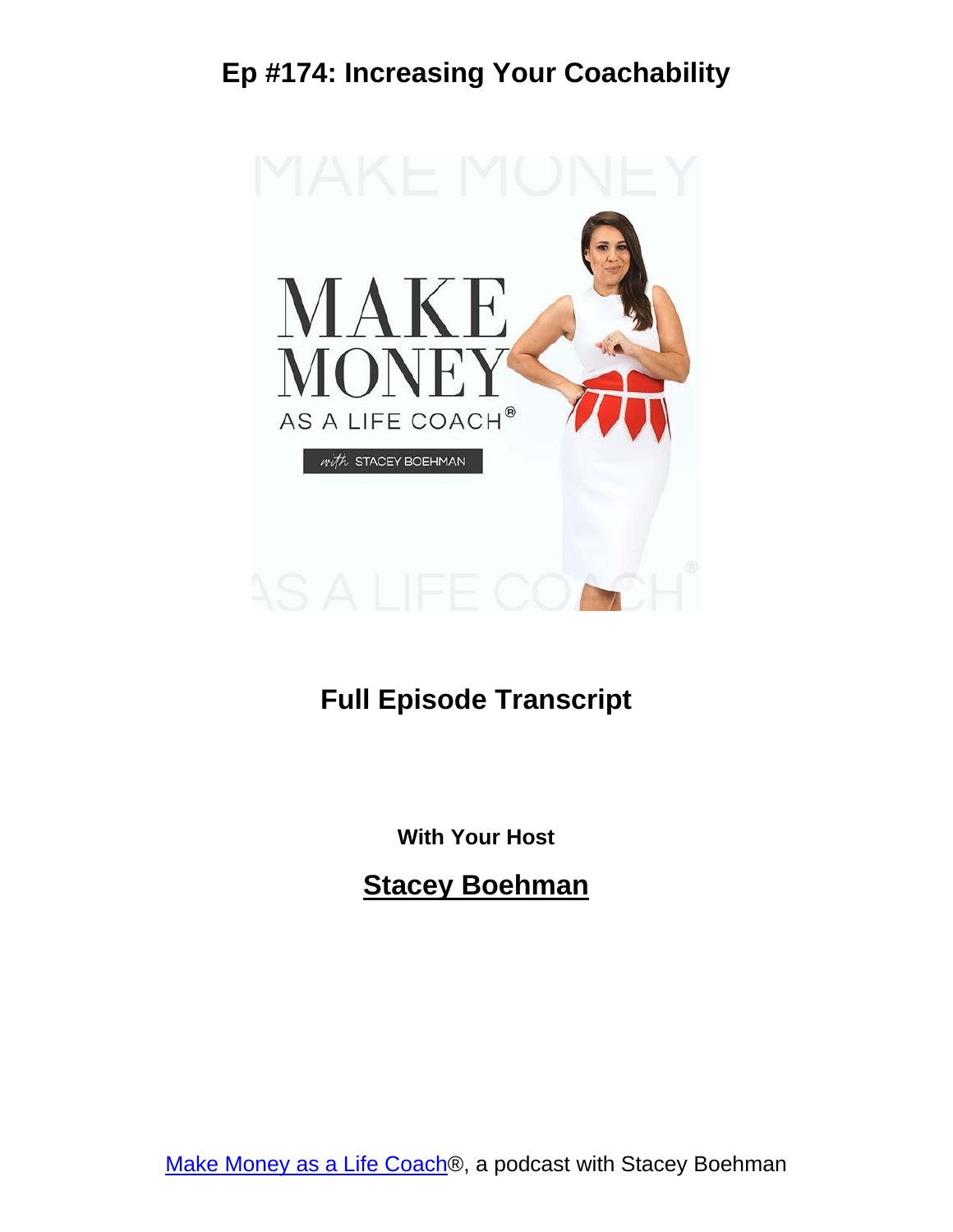Welcome to the *Make Money as a Life Coach*® podcast where sales expert and master coach Stacey Boehman teaches you how to make your first 2K, 20K, and 200K using her proven formula.

Hey, coaches, welcome to episode 174. Today we're going to talk about increasing your coachability. And I'm very excited about this episode. But first I realized I haven't given you a personal update in a long time. Some of you all care about that stuff. Some of you have been asking how the pregnancy is going. And let me just tell you, not well. No, it has been lovely, an amazing experience, just an eye opening lifechanging experience in my life. And I'm so excited for my little boy, so excited to meet him but life is 50/50.

I have been sick the entire pregnancy. I will say the universe had my back. January was our biggest month this year by far of anything we have planned up until after my maternity leave is over. It was the biggest month. We came out guns blazing. I talked about that a little bit on the \$10 million podcast. But we did an incredible amount of value. Offer Week, which was five days of live coaching with me on offers, going straight. Basically, there is a one week break to go into Making Offers Bootcamp for six weeks straight.

And then we had the 200K live event, it's the start of our mastermind. We did a behind the scenes experience with the 200K live event. Then we opened a once in a lifetime one time pre-enrolment for 200K at that live event for five days and let people join for the August class early and have six months access to the member portal and to all of the process so that they could start making money now and get on their way to making 200K before we even get in the room. And so, January was insane.

And I tell you this to say I feel the universe had my back and my body let me not be deathly ill for a six week period during all of that. I still was really having a hard time eating, and things not sounding good. And I was very tired for some of it, the live event wore me out in a way that has never worn me out. The coaching wore me out. I did Two Million Dollar Group, that wore me out.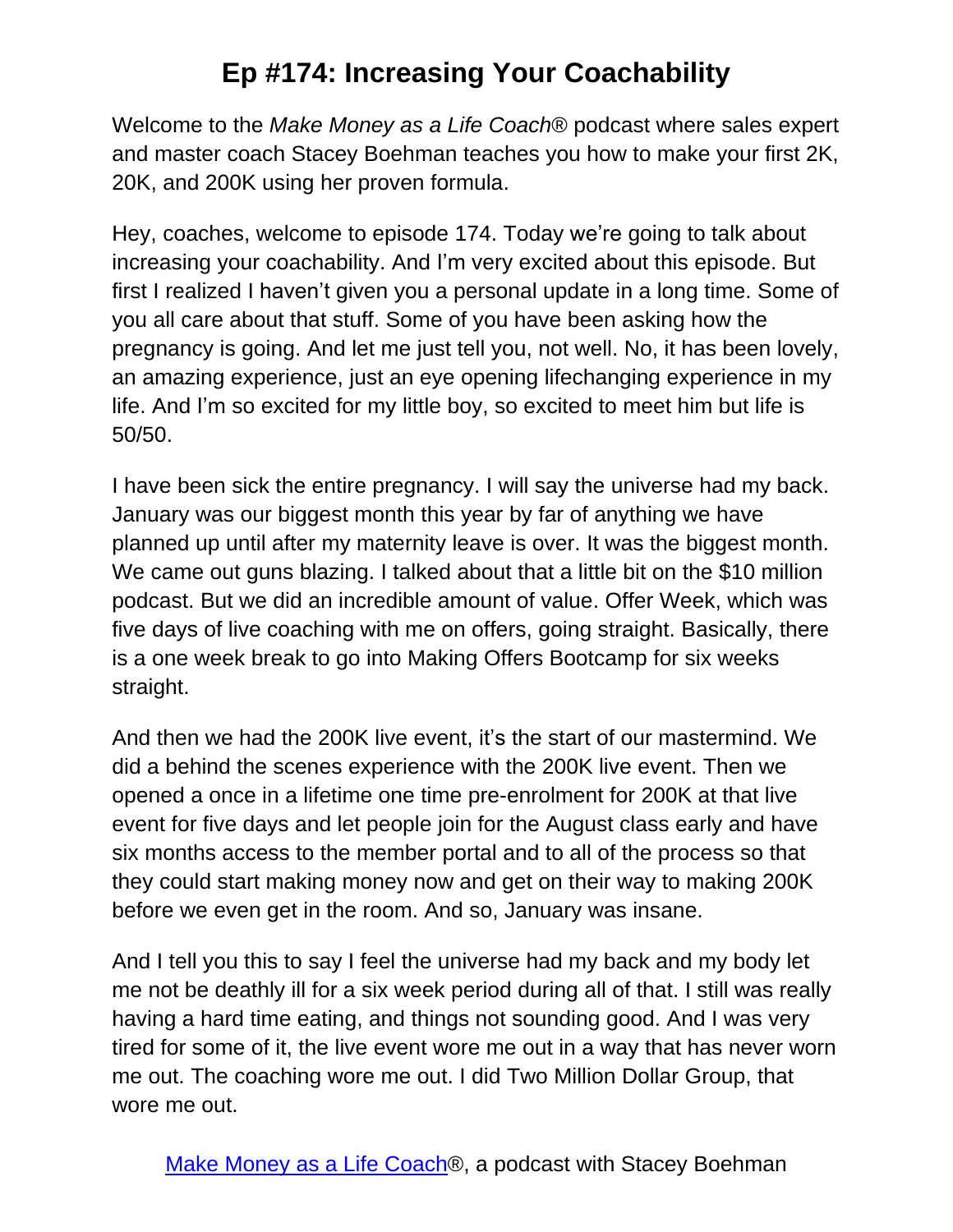And it's so fascinating, I've been talking to some of my other friends. I have several friends, three at least that I can think of right this second that are pregnant right now, not including some of my clients that are also pregnant. And so, I've just been talking to them about how pregnancy, the one thing that's so crazy to me is how fast my mind wants to go and how hard it wants to work. And my body just can't keep up and it's so strange to me. I have a hard time anticipating and remembering that I may not have the same energy that I had once before.

I'm so used to having the same level of energy that my brain is like, what's happening right now? Or I catch myself in situations where I'm like, why did I schedule that? Why did I do this? I scheduled myself, I'm going to mastermind, and I'm committed to going to mastermind at 35 weeks pregnant. We'll see if I make it there. But I have talked to my doctors. I can still travel up until 36. I do not miss The Life Coach School's yearly mastermind. We haven't done it in two years. It means so much to me. I'm speaking on stage.

And so, I'm going, and then I scheduled, we're doing our Million Dollar Group meeting with my colleagues two days after this. We have to be there for sound check and then it's, I think, a two day event. So, three days for mastermind. And then I think there is one day break and then I'm meeting with my Million Dollar Mentoring. And I have one day break and then I'm meeting with my Two Million Dollar Group. And I was thinking just yesterday, that's some bullshit I used to do. Pregnancy Stacey, I'm going to have to rethink this.

I might have to do my Million Dollar meeting virtual so that I can come home right after mastermind and have a day in my bed before Two Million Dollar Group. What was I thinking? Anyways, so that's really fascinating. But I had the six week period where I felt like I was getting back to my normal. And then all of my food aversions came back, all of my nausea came back, extreme fatigue came back, just want to lay in bed. What is happening? It's relentless. And followed by those of you who have pregnant are going to know what I mean.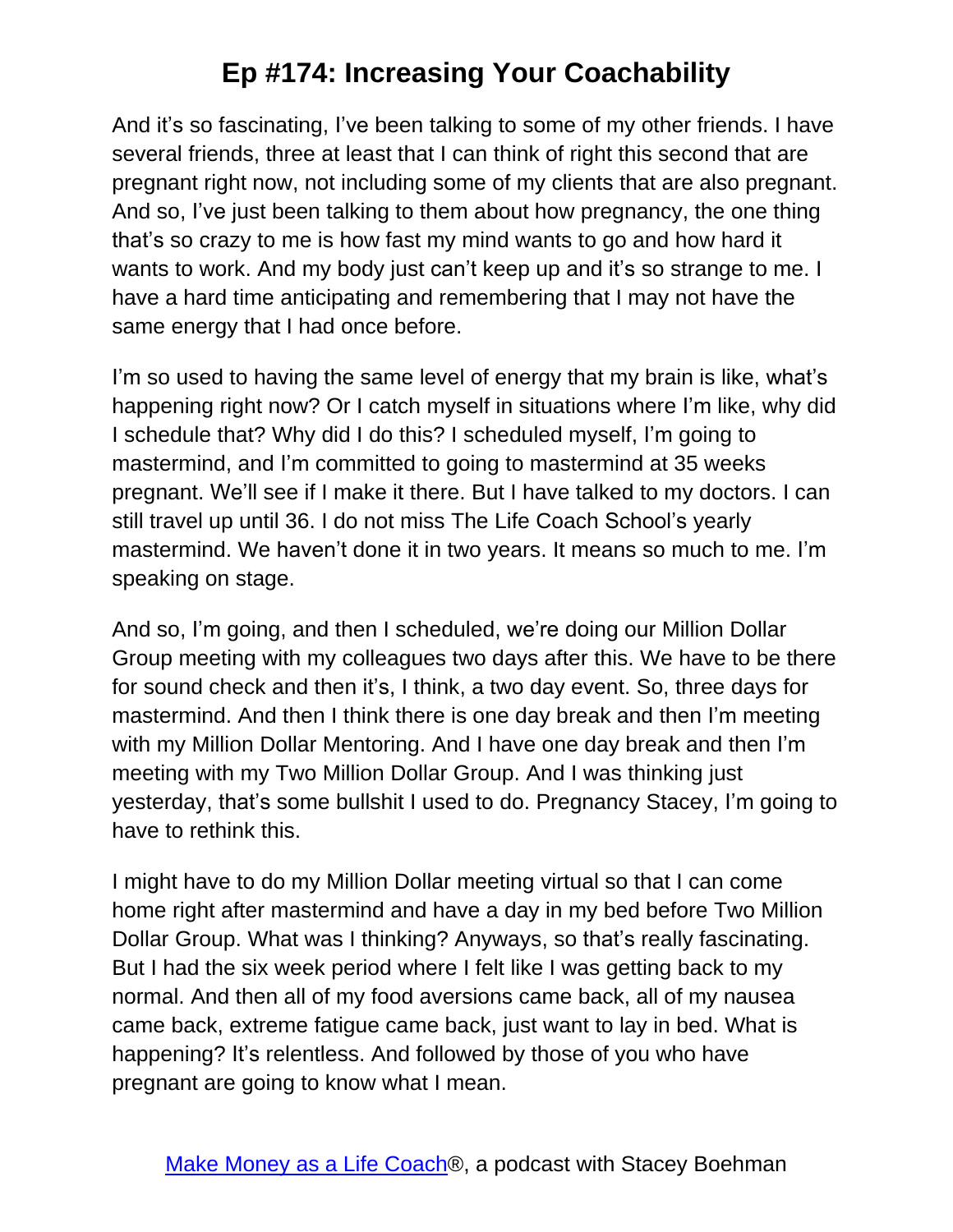Pure lava stomach, like lava actually in my stomach and then everything I swallow is just like burns, like acid going all the way down into my lava stomach. It's like my stomach has become the deepest depths of hell. This is where I'm living. So, I'm trying to cherish, I have three months left, I'm just this Saturday as I'm recording this I will be in my third trimester. As you guys hear this I'll be almost getting ready to give birth. We're recording way ahead of time to prepare for my maternity leave and work a little bit ahead.

But I'm trying to enjoy my last three months. I read a poem where this is the only time where it's just you and your baby. And he's kicking me right now as I'm doing this podcast. But I'm trying to enjoy that time and be present with it. But it's laced with get out, get out of my body. I want it back. I want my body back. My friend, Lindsay Dotzlaf was explaining to me, the first meal she had after one of her babies. It was Steak n Shake burger, double fries, cheese sauce, shake. And I was like, "Yes, talk dirty to me. Tell me more."

I'm like, "I don't want that right now, but I can imagine as soon as I give birth." She's like, "You feel better instantly." I'm going to bring all the food, I can't wait to be able to eat and not feel like death after I eat. And then not have to mind over matter food going down my stomach in the first place because nothing sounds good. So, it's been a very interesting 50/50. I have to spend a lot of focused mental energy being excited and thinking about baby, and thinking about connecting with baby, and thinking about baby coming, and planning, and doing nursery decorating, and registering, and buying things.

And just imagining him tangibly being here so that I can really allow the other things that are coming with it. So that's what I'm doing. We're about three months away. And to wrap it up we have some exciting few weeks coming up. I'm about to take my first ,second babymoon. We did a mini one in New York. And now we're going to Turks and Caicos for seven days to Amanyara. What? Oh my God, I almost cried. I got so excited thinking about it. I need sun. It's winter in Kentucky, I need sun.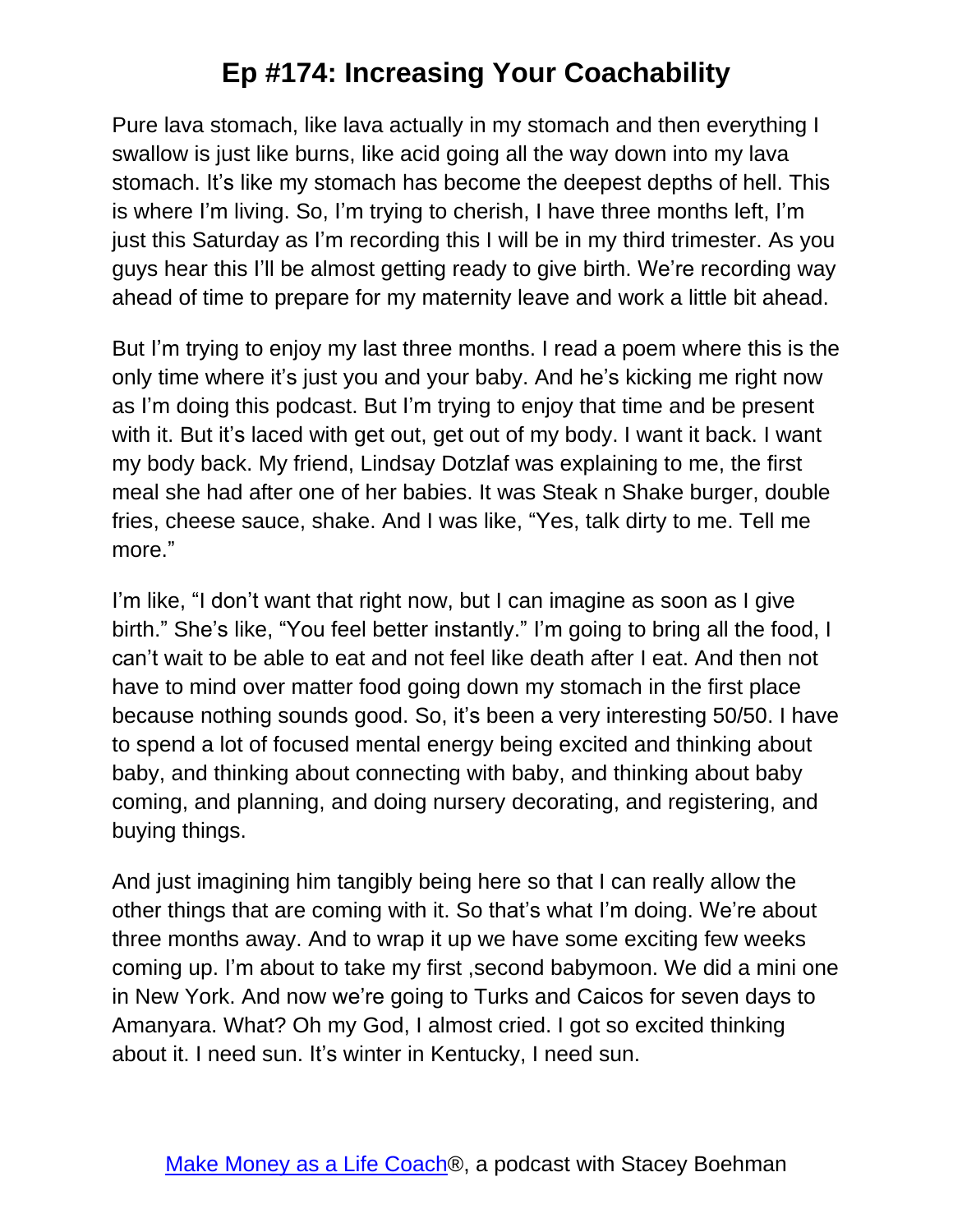And then we're also doing another mini one in Palm Beach. I'm meeting with my team and we're doing a three day training event for my team and some new people we're hiring. But Neil and I are going to stay on the tail end of that and do some babymooning in Palm Beach too. And then a week later we're going to Austin and Austin will be my last trip for The Life Coach School Mastermind and then I'm home. And then it's delivery time, it's like let's go.

So that's what's happening with me. That's some baby updates. But by the time you hear this it will be April. And I will be very close to having baby B, baby Boehman. We're very excited. So that is an update on what's happening with me. And then I've been a little bit quiet. I've just been getting to work on the podcast. But that's me.

Let's talk about increasing your coachability. I have been wanting to make this podcast for at least a year. I had a first draft of it that I made a year ago. And I actually created for 2K for 2K, a booklet, you can actually, it's a PDF booklet inside 2K for 2K that you can get in the member portal on how to be coachable. And how to make the best use out of coaching. I think a lot of people genuinely just don't know what coaching is or how to receive it in the highest way, most useful way possible. And I do think being coachable really goes against every single thing your brain has taught you to do.

Because remember, your brain, its job for the most part is to protect you, to keep you the same, to keep you thinking the same things, feeling the same emotions, and doing the same things so that it can conserve energy. To pay attention to all the things that might kill you, or harm you and your survival. And that is what it's focused on. So, if some coach comes in and starts poking around in there, there are a lot of things that can happen. And I want to just give you a couple of examples. It's not really what we're going to deeply dive in today.

I'm going to give you some, just some simple practical things. But I just want you to understand why it's a thing, why you want to think about your coachability is that when someone gets around poking in there what can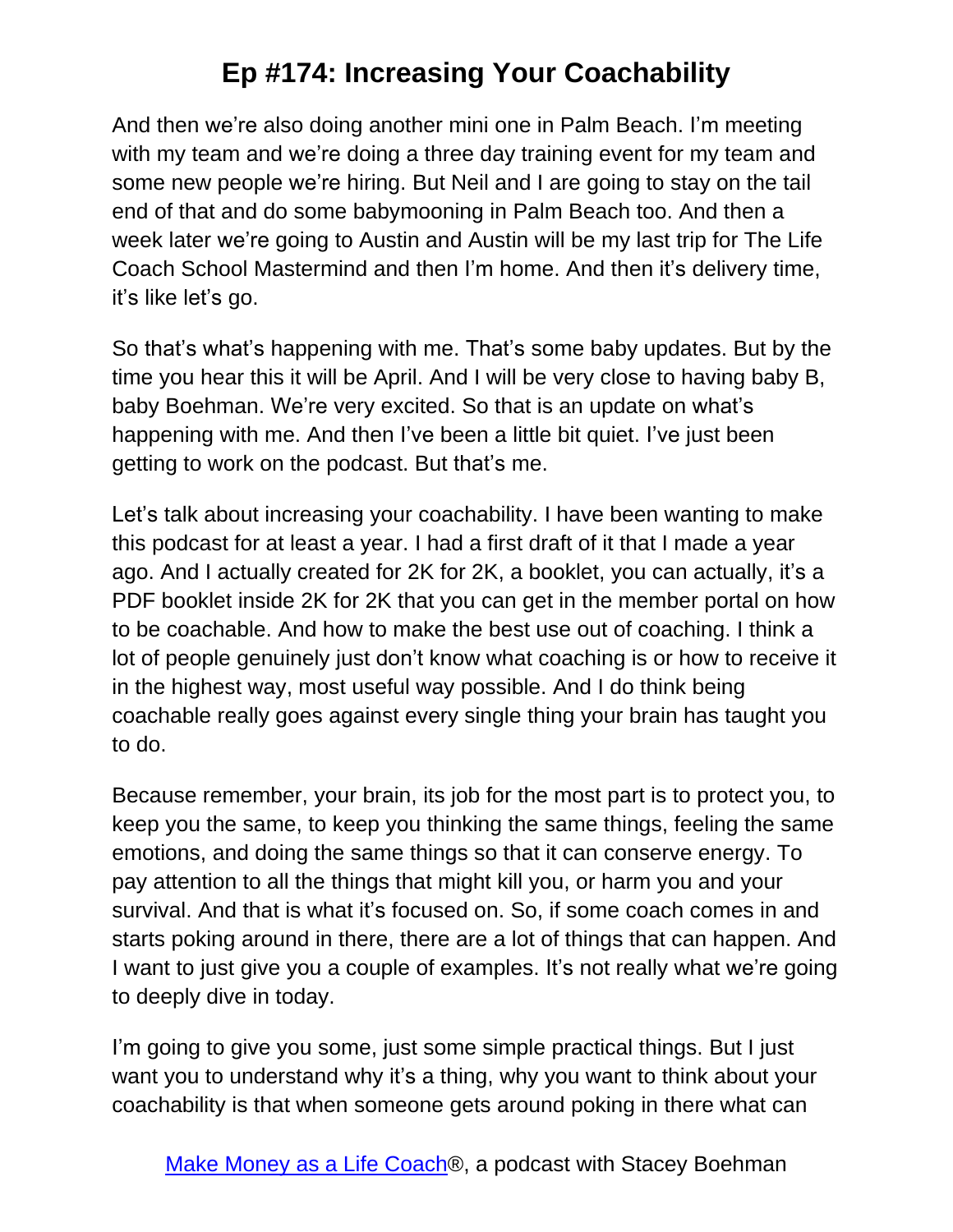happen is it can trigger resistance, defensiveness, anger. It can trigger literally fight or flight in you. It can really bring up unsafety, the feeling of not being safe. It doesn't actually make you unsafe, but you feel unsafe. It triggers something inside of you where your brain is like, this is not safe.

And what can happen is we can take that experience and that feeling of, you coached me and all of a sudden I feel unsafe. Or all of a sudden I feel really angry, or I feel hurt, or I feel, you know, I have this negative reaction happening inside of me. The experiences basically boils down to, I do not like this. I want out. And I think a lot of times we think that that means the coaching has been bad or wrong, or is not good, or is not coming from a loving place. And it signals us to get the hell out of there. I almost said a different word, you all have heard me say it before.

But our brain is like, get out now, something has gone wrong. And so, I think that studying the art of being coachable and increasing your coachability is literally learning how to take all of your brain's alarm systems that feel so real in the moment, and so visceral, and your body's physical reaction and retraining that. And creating safety for yourself. And creating openness to something for the sake of growth inside of yourself. So, it's very, very important.

And I want to just tell you before I dive in that I was an extraordinarily resistant client my first probably two to three years of coaching. And then it got less and less as the years went on, but I mean I really think this is the year where I have spent the last year, my goal has been I want to increase my coachability and be as coachable as possible. Because I just don't want to leave any value or potential growth on the table on my journey to 20 million. So, I'm opening myself wide up.

And so, I just want to offer, if you have these sort of aggressive extreme emotions, they feel aggressive, or extreme, or resistant to you in any way, just any sort of really negative. I'm explaining it to you the way that I feel it in my body. But this just alarm system going off of this is not okay. I just want you to know that that really, when I think about my first year of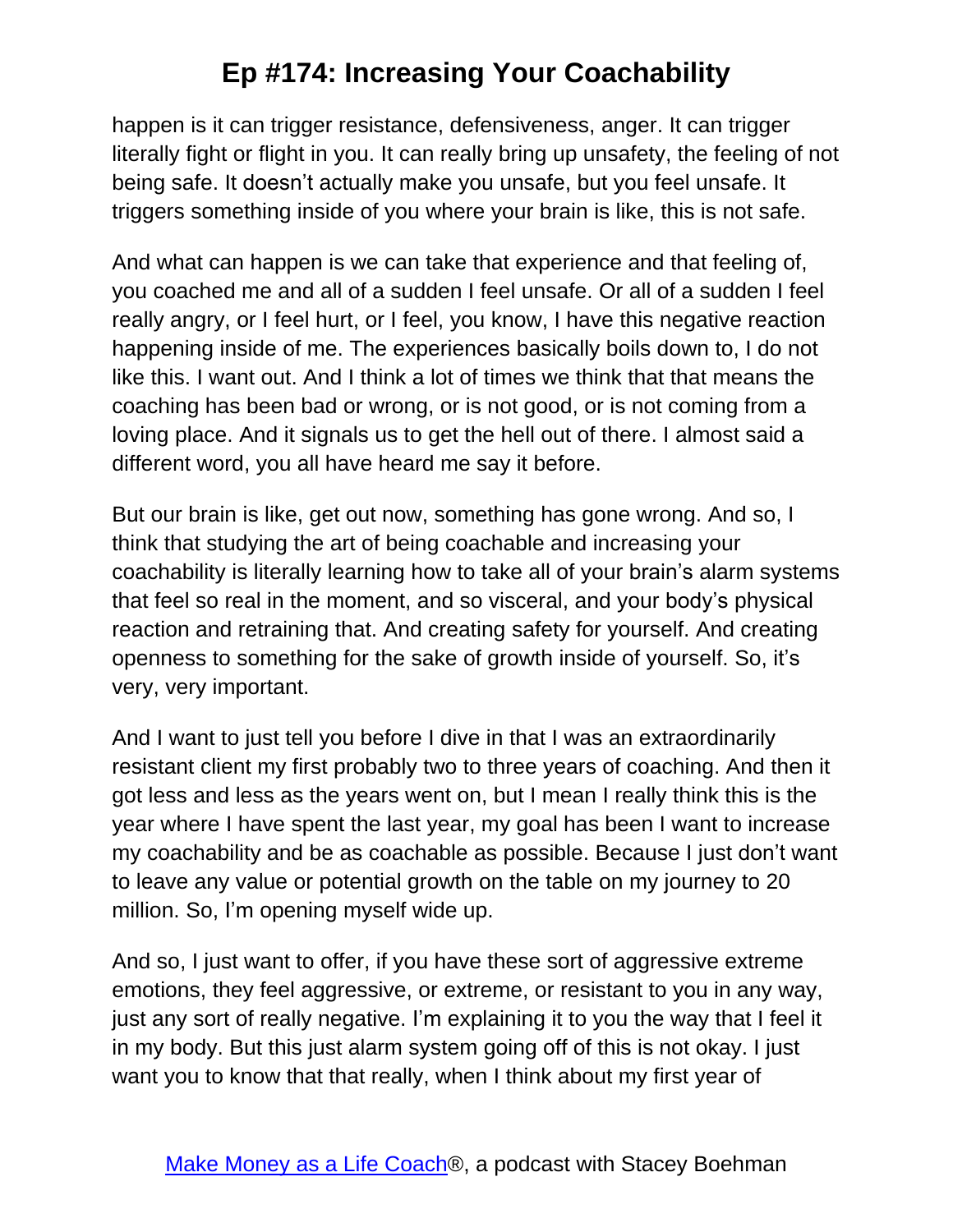coaching, that is how it felt. And bless my first coach's heart because that's all I can say.

There would be times where she would say things like, "You cannot speak to me this way or I'm going to hang up the phone now. Or I think that if something doesn't change this relationship is going to have to end." I'm not exaggerating to you when I say that I had a very strong physical, mental, emotional reaction to being coached. I don't even know. I'm not using the right words to describe it but to me it felt animal like. Like I am being pushed into a corner like a raccoon and I have to fight and claw my way out and it's your fault.

Everything was very focused on this is, you're doing this to me. Not this is happening inside of me but you're doing this to me. And she really didn't ever give up. And I will also say, if you have this experience what I have found is it takes a lot of vulnerability to keep coming back, first of all, a lot of courage and a lot of vulnerability to keep coming back. That's what I recognized in myself. I look back and I'm like, damn.

You could have easily been mortified that your coach was like, "You cannot speak to me this way. I'm hanging up the phone. This must change or I'm going to end the relationship." You could have been so mortified. You could have been angry at her permanently and then, well, eff you, I'm out anyways. You could have been defiant. But instead, I wanted it really bad. I think deep down inside I really wanted it.

And so, there were some little piece of me that was always fighting to sink into the vulnerability and to find the safety and to find what my coach was trying to say that would always trigger me into this animalistic, very defiant, and sometimes even I'm not saying that you all are but sometimes I was downright mean. I would say mean things, things that felt true to me like, "You're just saying this because you want my money. You don't really care about what's happening with me, you care that you get your paycheck." Shit like that, you all, I had a lot of extreme fears and reactions.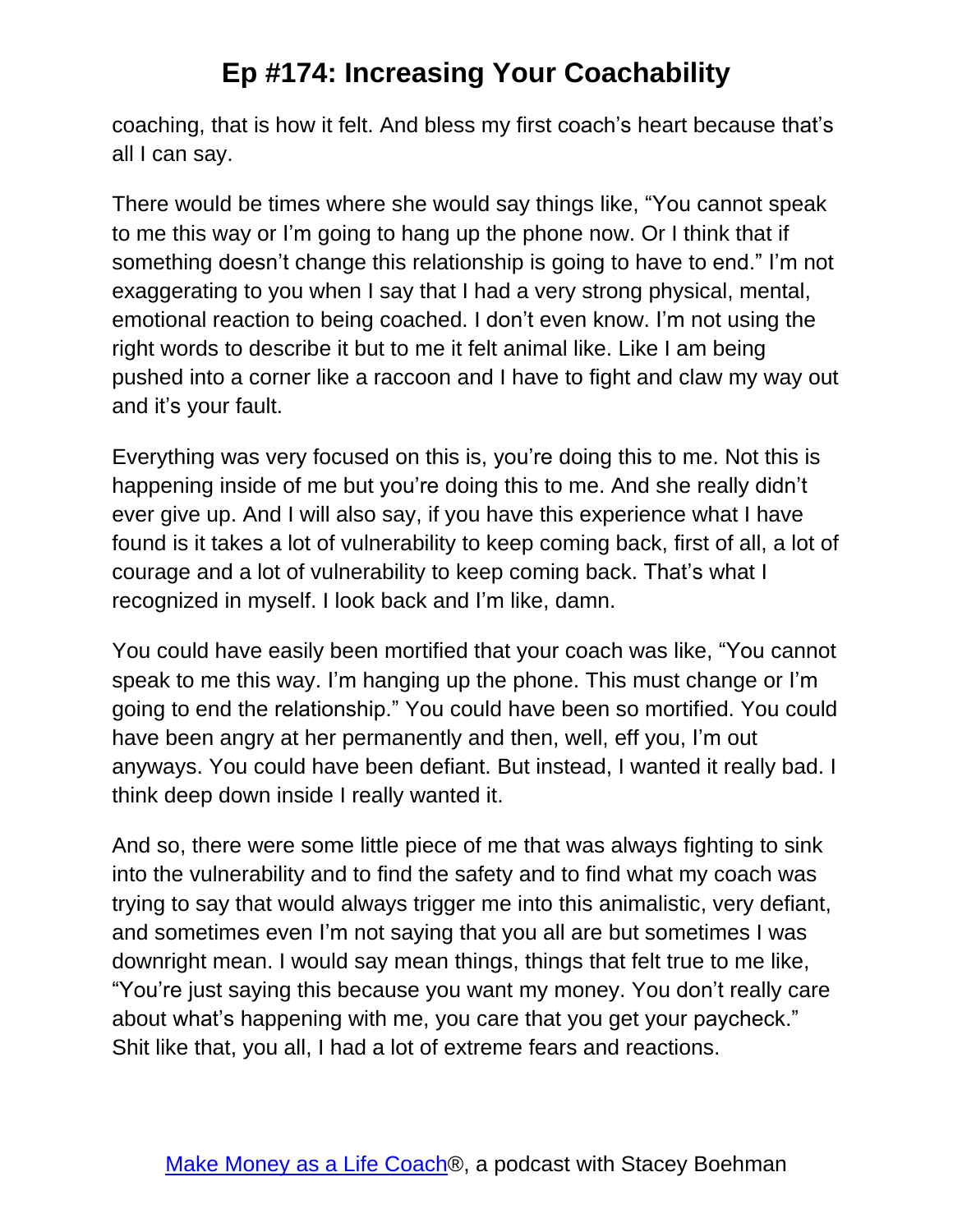So, I'm not condoning them. I am saying if they're happening, nothing has gone wrong. And I want to say, if you keep coming back, you're extraordinarily brave, and courageous, and vulnerable. And just listen to the piece inside of you that is like, okay, but let's keep going. And so, I would always, it would take me sometimes a couple of days. I would calm down. Sometimes I would apologize. Sometimes I would just message like, "Oh my God, I had the biggest breakthrough, here's what happened." And bless her heart she never said anything. She just let all the things go.

And so that's really helped me by the way, be a coach for people like that. And to not have that be a big thing if you do have that reaction because I used to have it. So that was me, I just want to let you know, if you have those extreme reactions it's completely – I don't want to say it's normal, but it is. It's just a variation of normal when it comes to coaching. So having said that, the last year, I'm not going to be speaking from that space on coachability.

I'm going to be talking about it from a little bit higher level only because if you have been listening to this podcast for 174 episodes, I do think you are coachable. You have coachability if you are in 2K, if you're in 200K, if you're in Two Million Dollar Group. If you're in any of those programs, if you've taken my trainings and you've applied them, you are coachable. If you've applied anything you've heard on this podcast you are coachable. So, let's start there with the thought that you are coachable.

And what this episode is doing is increasing that coachability. So that's where I'm going to start. And if you are feeling, I just highly doubt that you've made it 174 episodes and you're not coachable. So, the problem is learning those basic things. But if it is, one of the great places to learn that is in 2K for 2K. We have ask a coaches that will always help you open up your coachability. And you can do that while applying the coaching to your business.

Every time you go and get coaching in ask a coach, or on the Facebook page, or on a live call, you're increasing your ability to be coached every time you open yourself up to doing it. Every time you listen to a podcast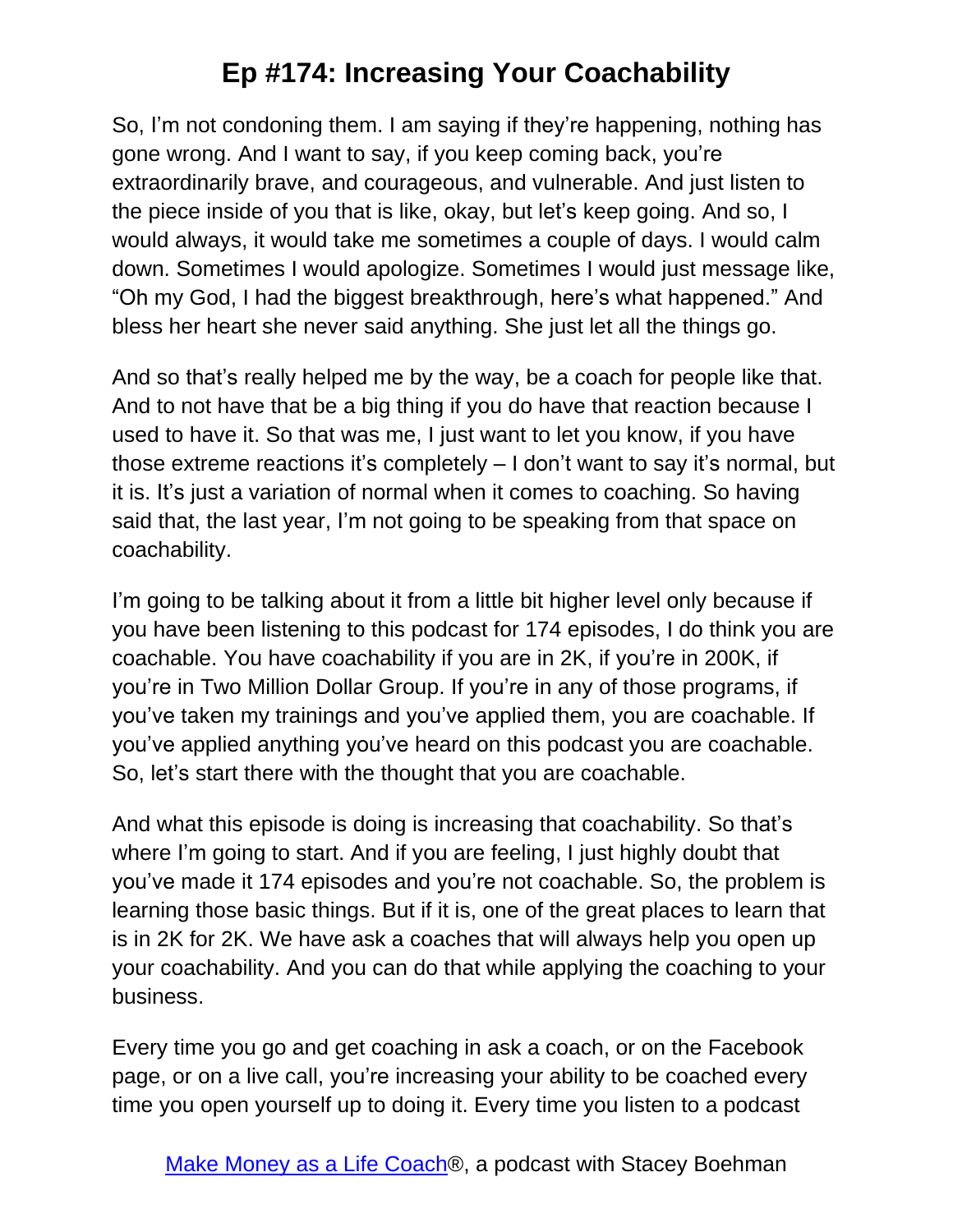episode, if you hire a coach, everything that you do, every coaching, every bit of coaching you expose to yourself to, you're increasing your coachability. So, let's just decide, everyone listening right now already has coachability, you're coachable.

Regardless of any reactions you've had to coaching in the past, even if it's one time, it doesn't have to be consistent, it could be whatever it is, you are coachable. So having said that we're going to talk about increasing that coachability. And the first thing that you need to know when increasing your coachability is that coachability isn't about the coach. So, it's not that there are some coaches that are better at coaching you than other coaches. That there are some coaches that are more skilled, this is what I have learned on my journey this last year.

It's not that there are some coaches who are better skilled. Coachability is about you, your thoughts first of all about the coach coaching you is part of it. But then the other part of it is your ability to make use of any and all coaching, or any and all value that is given to you in order to create value for yourself. So that's the definition I really want you to work with is coachability is your ability to make use of any and all coaching or value that you receive in order to create value then for yourself. So, it's all on you.

Now, I'm going to walk you through that definition basically with my journey over the last year of the philosophy that I now have that makes me extraordinarily coachable, that increases my coachability to the highest. And allows me to get value in order to create value for myself from any coach on the planet, any type of coaching, any method. I'm there for it all. I'm just a value absorbing machine at this point.

So, here's the first thing that I have discovered about that it has increased my coachability is that my mindset coach doesn't need to earn more than me, have higher credentials than me or be more experienced than me. So, I'm going to give you guys a little exception or caveat here on I do feel really strongly if I'm learning a process or a strategy. And being offered a specific outcome that the coach who created the process that I am learning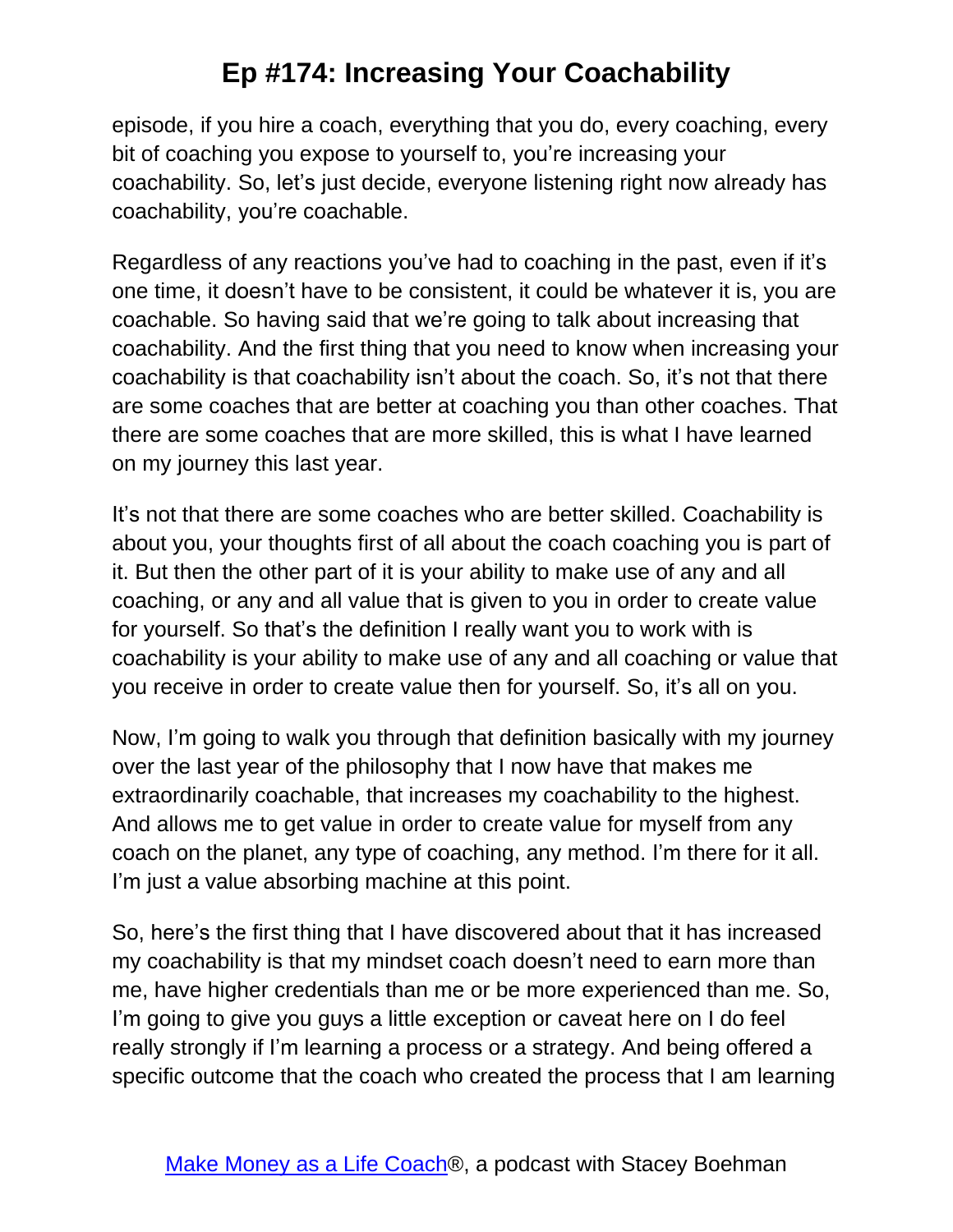does need to have earned more than me, and be further along than me, and have the results that I want.

It doesn't mean that all the coaching in that container has to be  $-$  I'm going to give you an example of that. It doesn't have to be directly from that person. So, for example, I learned the process that I now teach that's kind of flowed through me, and out of me in my own little flavorful way, that I teach my 200K students. I learned that the process that formed that process from my coach, Brooke. I learned how to make millions of dollars, that process of making millions of dollars through my coach, Brooke in a mastermind.

Yet any of the coaches that are part of that mastermind can coach me on that process. Because they're just coaching, once you learn the process you're just being coached on your mindset around the process. So hopefully that makes sense. But I do feel really strongly if you're offering a weight outcome or a business outcome. And you're saying, "This process is the process to guarantee this outcome."

For me personally I want to be coached by someone who has actually lived and breathed that outcome and mastered that outcome. And the process I'm doing has been created from them having achieved the result. But I have a process to follow for my business. It's the process I teach in 200K. And then I have a mindset/life coach, whatever you want to call them, who coaches me on my thoughts, and my decisions, and my results in my life and my business, just my emotional capacity, processing emotions. Things I think that we like to skip over as business coaches.

Or in the process of making more money we just want to get coaching on our business, and we tend to ignore the other things in our life once we've gotten to that place where we're making money as coaches. So basically, I bring any and all things to my life coach, mindset coach, to my call, I bring all the things, whatever I want, and we coach on any of those things. So that coach, the coach who's coaching me on my mind does not have to have, they don't have to be a master coach. They don't have to be more experienced. They could be a brand new coach and coach this brain.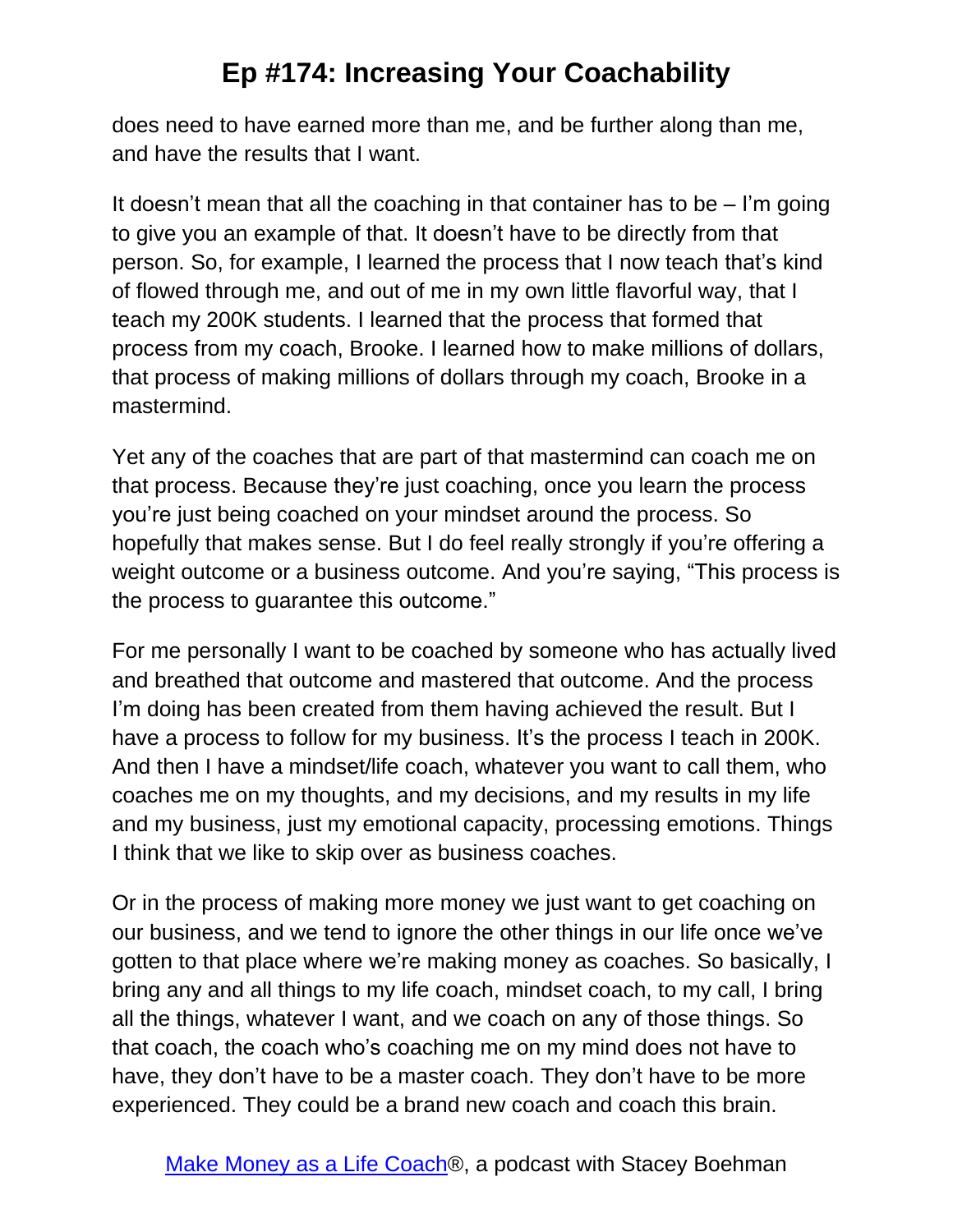I used to have a thought that you had to be mastery level to coach me. And I've hired some coaches this year that were coaches who weren't even certified in the model, who don't really coach with the model, which is the main tool. And we're going to talk about that I think in a second. I think that's on my list, when I look through here, that it doesn't have to be the method that I particularly use. They can literally, coaches that use their own method, that have their own processes, that aren't certified at all. Coaches who are certified with different places.

I have worked with I feel a more wide range of coaches this year and last year than ever before. And so, for me it's not about their credentials, it's not about their experience, it's about their ability to show me, to mirror me my mind. And that has made it very useful. So, this first one is for those of you who may be like me, who are a little uppity, and think your story is, and this is where it comes from is my story is I'm difficult to coach. I'm very smart and I can take over. I'm very aggressive and I can take over the coaching and direct you instead of you directing me and not in a good way.

I can just be very forceful when I'm being coached, or very blunt, and in relationships too. We're just putting it all on the table. Neil has been the first man that I've not been able to just walk all over. And the first guy that can kind of simmer me, handle me and not let me just direct the whole thing which is a good thing. Has the capacity to take my very strong personality.

So, I used to let that mean that other people can't coach me and that it requires a certain level of skill, or that it requires, someone has to be making a lot more money than me to even coach me on anything in regards to my business. And I've said this before just a second ago but one of the things that when my coach, Brooke, stepped out of our mastermind, one of the things, I realized how much I was hanging on her specific coaching being the highest most valuable and I've got to have it. Just from a very attached needy place.

And I was able to let that go and let my peers in, in a way that I had before but not at the same level. We're talking about increasing your coachability. I've really been able to let them in, in a really powerful way. I learned my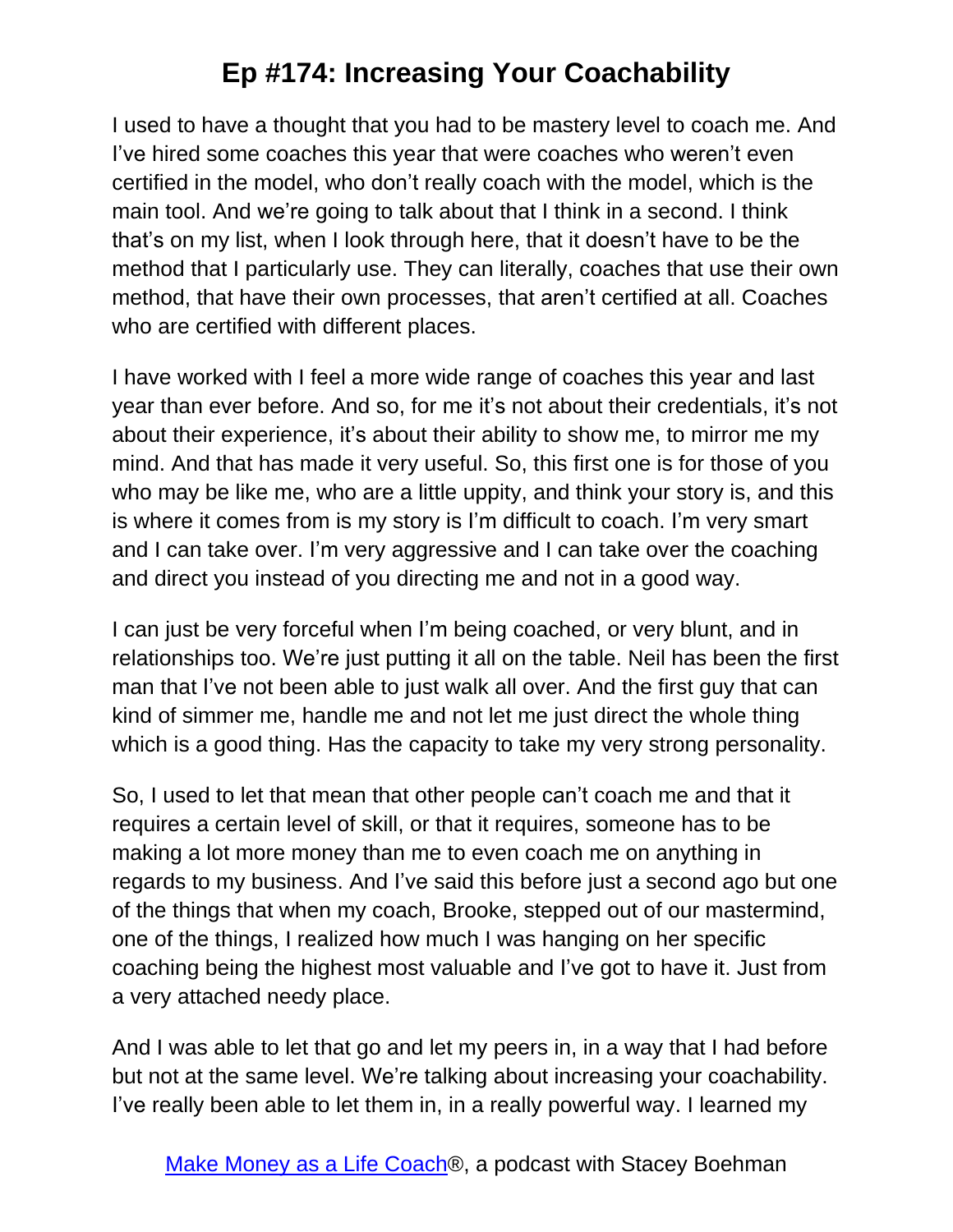mentor's ideas and her process, but I get the coaching from the container. Because we're all observing and following the same process. So, I just stopped labeling anyone else's coaching being more useful than the other. And I labeled the container very useful. And damn, have I gotten some extraordinarily useful coaching, mirroring of my brain.

And actually, I will say in my Million Dollar Mentoring, a lot of business strategy that has also been very useful from them as well. So really it's just notice, the biggest thing that will increase your coachability is any manual or rules you have for who your coach needs to be, their credentials, their experience, their earning capacity. Again, I do think it's fair to say if I'm going to learn a process and a specific strategy, and philosophy, if I'm going to learn that, I want to make sure, if I'm going to buy business coaching specifically that is a process.

Then I always love to know that I'm learning that process from someone who's walked the walk that I'm going towards. But once I have that process anybody can coach me on it. Once I have my business set up, anybody can coach me on that. So that kind of leads into the second thought that I have that has really unlocked things for me and unlocked value for me is nothing's off limits. We can go anywhere. We can explore anything. And I will deeply consider everything. Nothing's off limits. We can go anywhere, explore anything. And I will deeply consider everything.

I worked with a health coach this year. And what's so fascinating is that I have never done health coaching before and had lots of really un-useful thoughts about my body. And my body's ability to take care of me. Not weight stuff but actual health stuff. Yet, in the beginning I noticed myself wanting to direct the coaching and think things or say things out loud like, "I don't think that's it. That's not what I'm thinking. I don't do that." And I really had to humble myself to okay, my ego with coaching was a little high.

But you don't know everything. You don't know where to direct this conversation, even if it doesn't feel right, let's try this because this is the area where you're not as aware. Alright, so for me the thing that has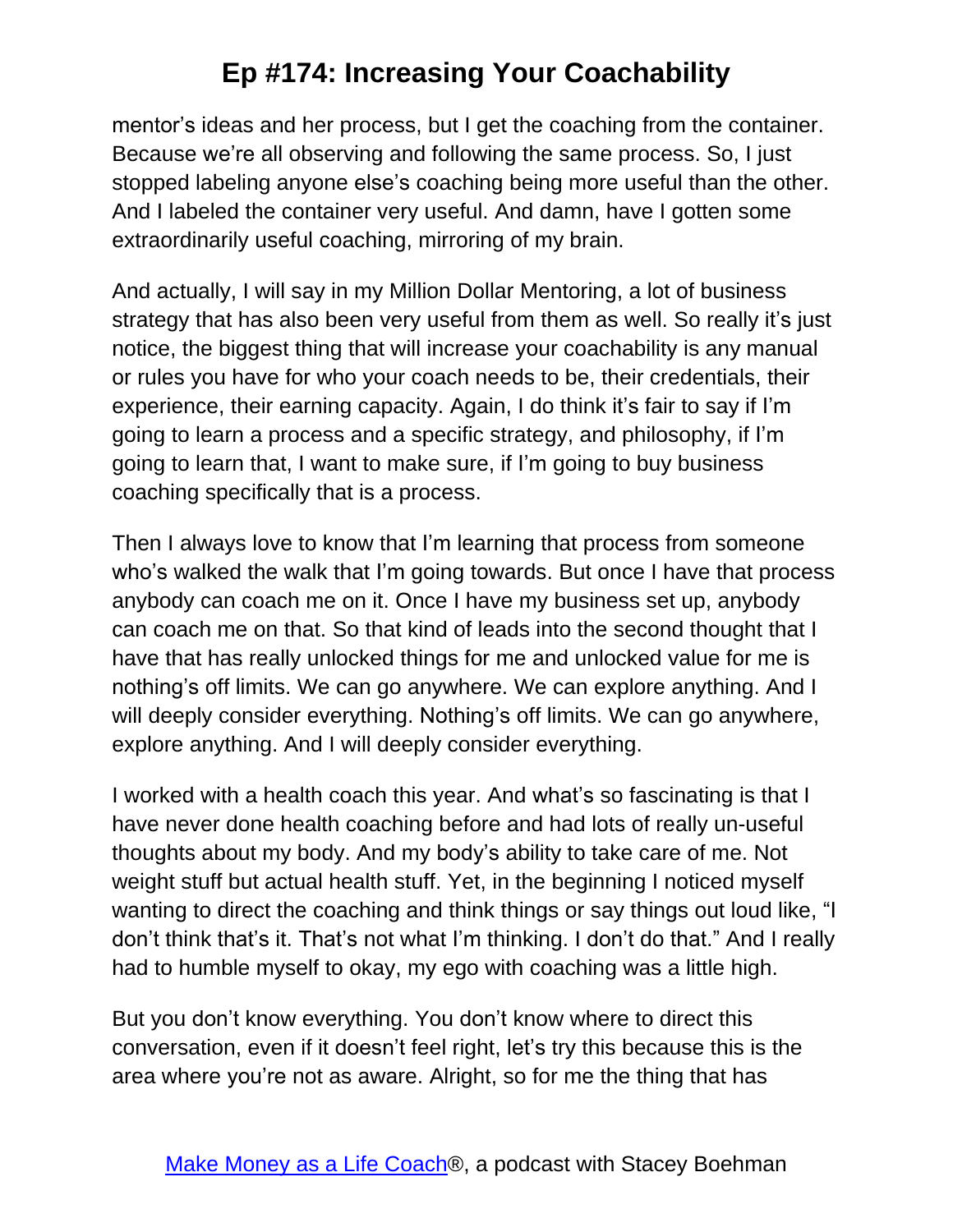opened up my coachability is not allowing not in my vocabulary. Not is not in my vocabulary.

So instead, what I will do is I will communicate to my coach possibly, I might say it out loud just to say it, if I notice the resistance coming up, that this is where my brain is going. It wants to say, "That's not it." It wants to say, "That's not what I'm thinking." It wants to say, "I don't do that." But then I'll say right after that, "But I'm willing to go there and explore it." With the true intent of actually genuinely being willing to take time and explore that, even if it's the entire call, with this standard of I will find something. That's the only way I'll let myself go there.

I have found I'll only go where I don't think, I'm like, "I don't think that's it." I'll only let myself go there when I'm like, "We can anywhere and no matter what I will find something, and it will be useful." So, I don't let myself believe that I can go anywhere that leads to a dead end for me in value, awareness, and usefulness. Okay, so I'm going to say that one again. I don't let myself believe that I can be led or go anywhere in a coaching session that leads to a dead end for me in value, awareness, and usefulness. I am open to it is one of my most useful thoughts.

That's what being coachable is, being open. Saying no is the action of being closed. So, for you, you could pay attention to how often you say the actual word, no, or a sentence that describes your no. That's you being closed to the coaching, closed to deeper awareness in your brain, closed to value, closed to insight, closed, this is the way I want you to think about our offer to you is it's being closed to what you want. We don't think it's being closed. I just want to offer that.

When it's happening to me I don't think I'm being closed. What I think is I'm being very aware of my brain. I'm communicating to you the awareness I have that negates the awareness that you have seen in me. You've seen something in me and I'm telling you that my awareness is higher than yours. I know my brain better. And here's what's so tricky because I know a lot of you guys are so afraid of being manipulated, or led the wrong way, or what if someone really does coach you wrong, or whatever it is.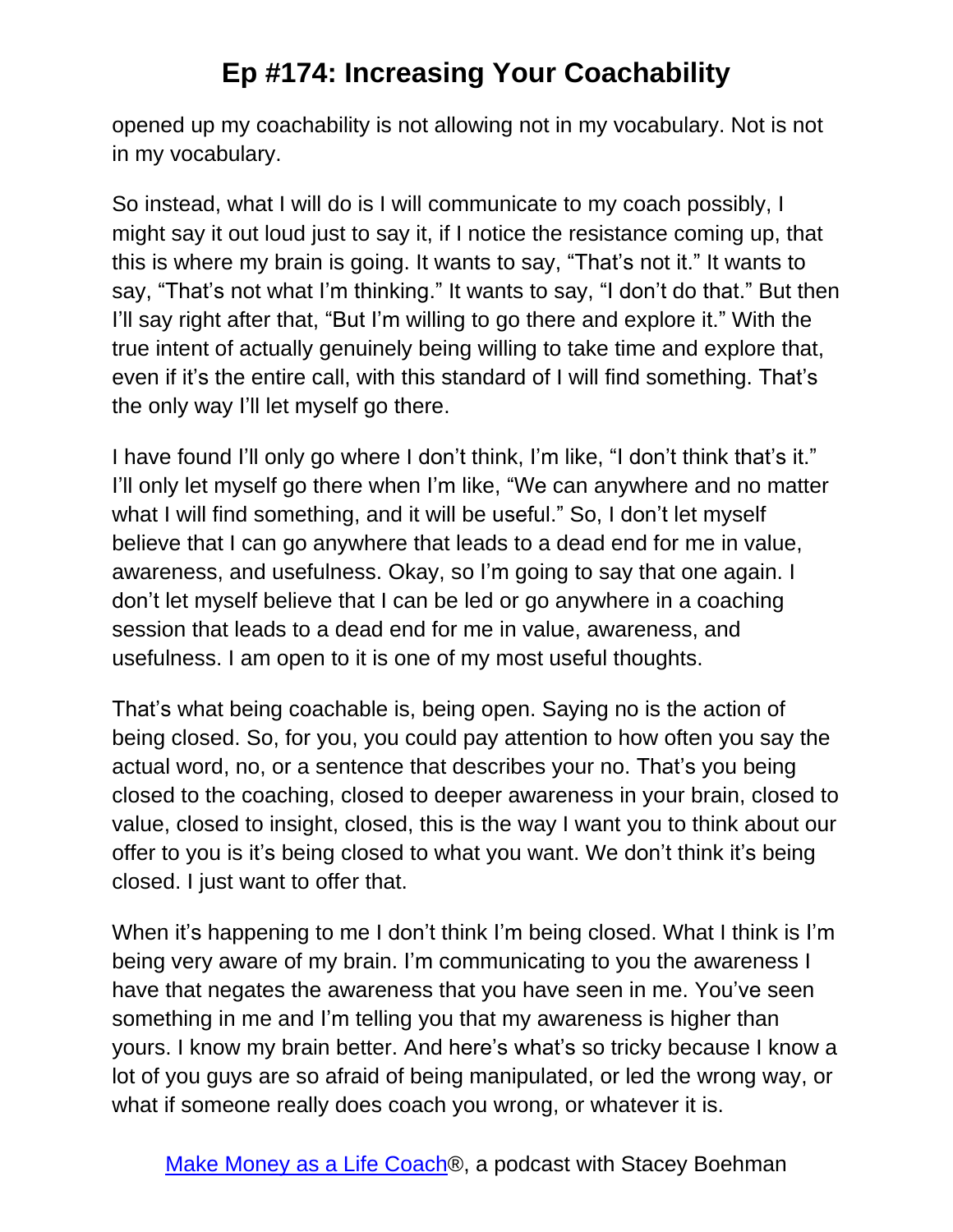Here's what I really uncovered for me, and I truly believe to be true about the brain and what I know to be true about coaching because I've been coaching for seven years now. Is that what we have awareness of in our brains is the surface level awareness. It's our conscious thinking. We don't often or really ever have access immediately and off the top of our head to our subconscious brain. That's what has to be kind of dug up.

Your subconscious brain, how you know when you've uncovered something in your subconscious brain is you're like, "Holy shit, I had no idea I thought that. Or, oh my God, I didn't even know that was there." What? I didn't even see that I did that. I'll give you an example of this. My COO recently told me that I said something that hurt someone's feelings. And when she said it to me, and I just happened to be on a call, a recording, so I could look at it. And when she said it to me, I was like, "There's no way I said that."

I just can't even believe I actually said that to the degree that I was like, "It's so out of my awareness that I could possibly have said that, that I need you to send me the recording. So, I can watch myself say it." I'm like, that's not consciously what I'm thinking at all. It was baffling to me, I couldn't believe. I was like, "That's not consciously what I'm thinking at all, I promise." That's not even remotely in the land, if you asked me what I consciously think and believe that it's not even in that land. So, I can't see that having come out of my mouth. And sure, as fuck it did.

I watched it like what is happening? It felt so foreign to me. So, by the way, as you increase your coachability you can laugh at things that you do like this, you can find humor in it. The brain is very fascinating to me. But I was genuinely shocked. So, it was like she had uncovered something that came out of me that I wasn't consciously aware of. And I felt terrible. Whether I intended or not, I didn't feel defensive it all. It was like, oh my God, I feel absolutely awful. I can't believe that. It's not what I meant. It's not what I thought consciously.

And I could figure out where it came from but that's what I mean by our subconscious thoughts are not in our awareness. They're not immediately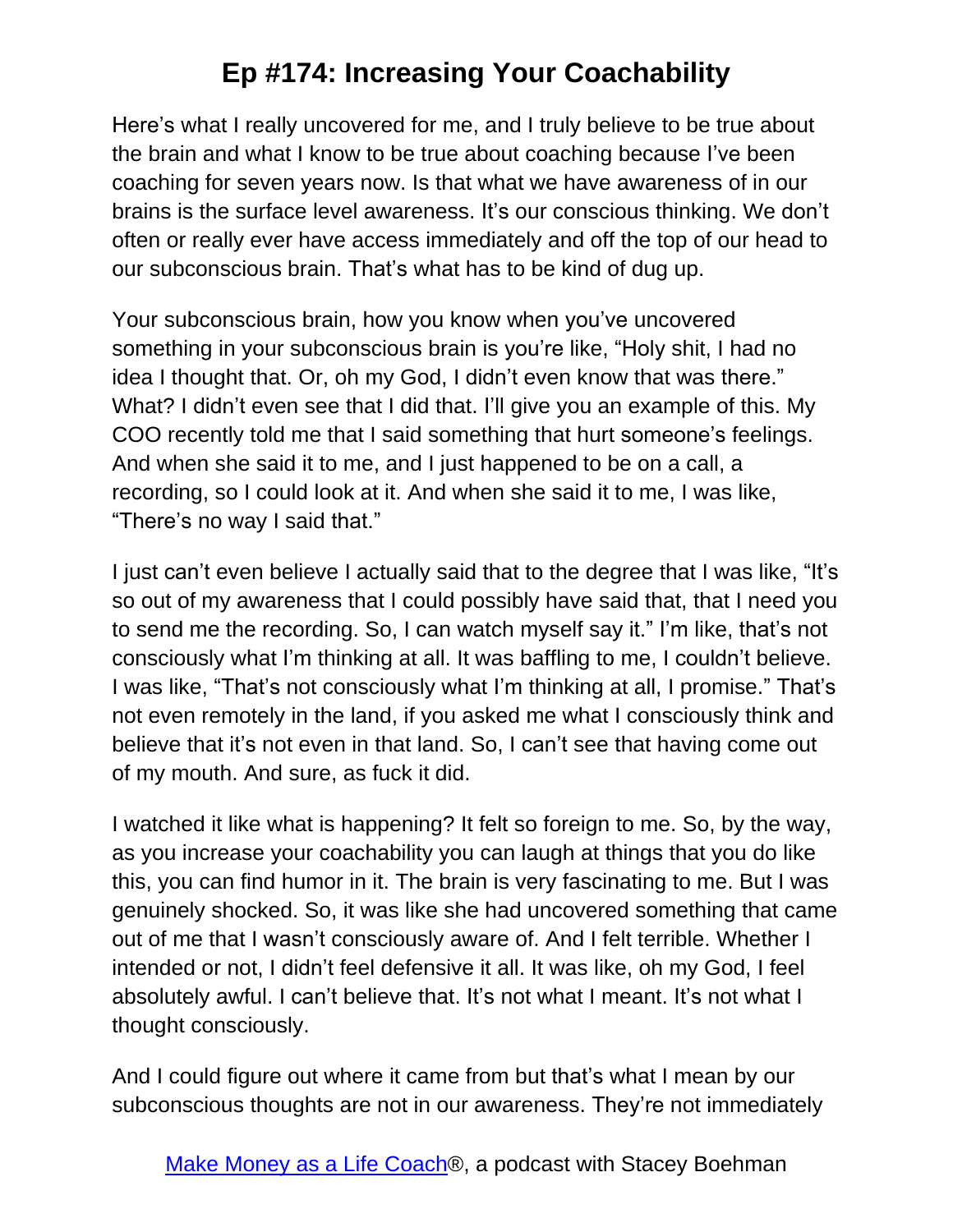available to us. So, when we flip through our brain of what we know, and what we think, and what we believe, none of our subconscious thoughts are coming up and being presented to us. So, when we say, when I was thinking out loud or actually saying out loud, "I don't think that's it, or that's not what I'm thinking, or I don't really do that."

That was a big one in my health coaching is I said that frequently. "Well, I don't really do that, or I don't really think that." But then if I let myself explore it I could always find something. And so that was really interesting for me. My beliefs about my body and my health, specifically my actual health, the way my body performs to make me healthy were very deep engrained and very unaware, very not available to me. So, it took me being willing to go to those places to find that stuff.

So, I just want to offer that to you, we get a lot of ask a coach responses, a lot that are like, "That's not it. I don't do that." And I mean we also have a high volume of requests. So, I'm not saying all of you that come to ask a coach are un-coachable or don't have high coachability. I'm just saying, these are just some of the things that we see in the high volume of coaching we get is believing that where the coach took them was not useful for them.

And I just want to offer for all of you, no matter who you coach with, even if it's not me, that whatever a coach offers you is just a lane in your brain to go down and explore. And there's never a reason not to if you believe, if I explore this lane I will leave with something. As my standard I will find something. I always get value. I always find awareness. I always find usefulness, even if it's not the exact thing. Might have to go down a few avenues but even if it's not the exact thing I will find something.

And all of those somethings that I find, and they're not just something that's not valuable. It's something that is valuable, that is useful, all of that will add up in my total awareness to grow me as a human at the end of the day which is what I want. So that's another one. And then here's another one that's close to nothing's off limits, similar to nothing's off limits. And this is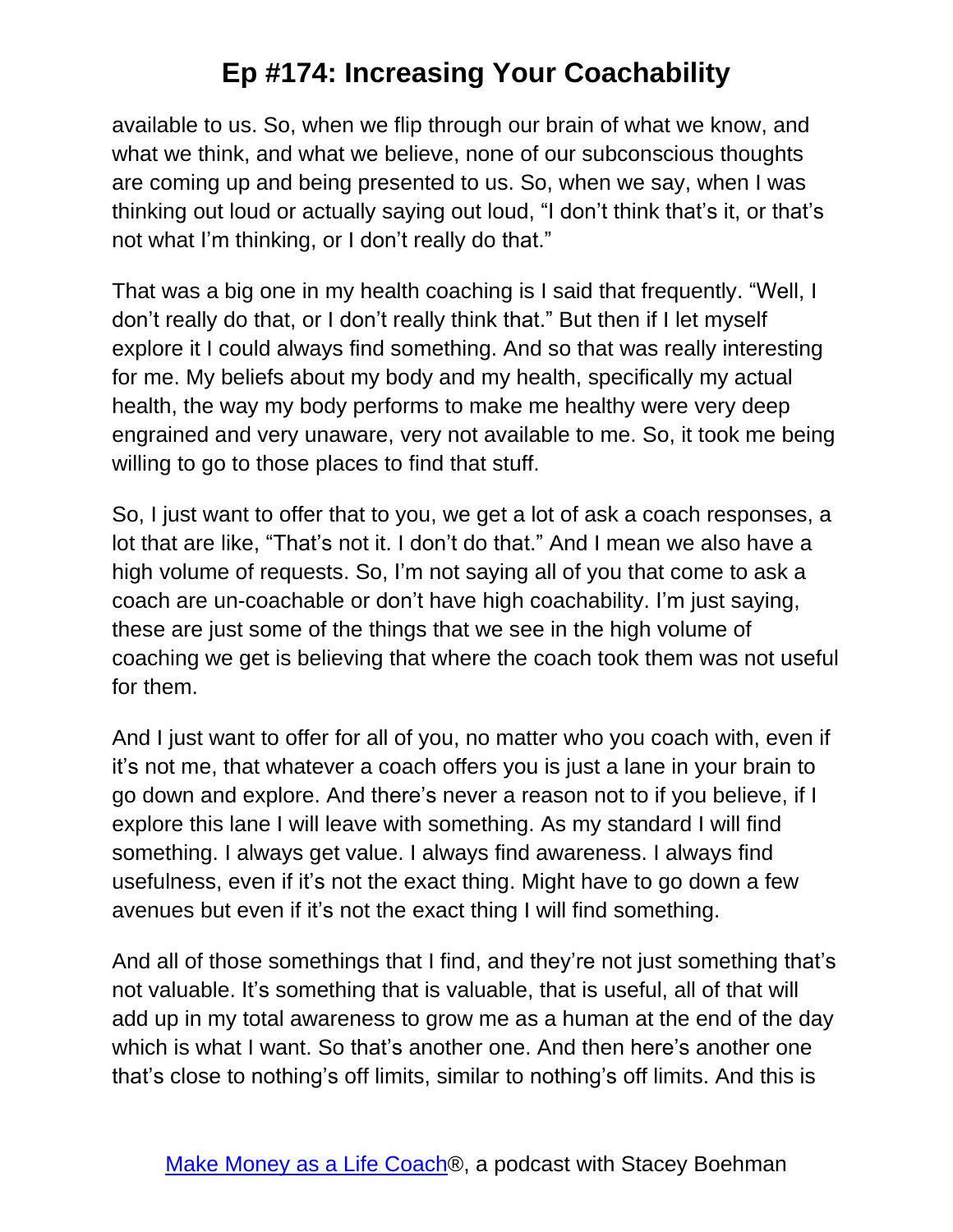the one I mentioned earlier that I thought was on my list which is the coach can coach me any way they see fit.

This one's tricky, you all, are you ready? It's going to make you so coachable. Can you feel it? The coach can coach me any way they see fit. They can use words, descriptions, techniques, coaching tools, or methods, any of them that they want. So, I'm going to give you an example of this. When people write in to ask a coach they will say things like, "I don't want you to just tell me it's my thoughts and give me a model to explore. I want strategy." Or they'll say, "Don't use the model on me." Or they'll say, "Only use the model with me."

Or they'll say, "I want the same coach every time, it has to be the same one." Or they'll say, "I want a different coach, this coach, I don't like how this coach coaches me." Or, "This doesn't feel loving." Or, this one feels really useful, you all, is, "Coach me hard." If you start off with, "I want you to coach me hard," we get those people. We're like, "I'm here for it, let's go, coach me hard." But all of those things are manuals and instructions for how to be coached, manuals or instructions, whatever word you want to use.

You're instructing the coach how to coach you. Everything in your manual, I just want to offer this, again this is from my journey, so you get to just take whatever you want from it. But everything in your manual, every instruction that you have is a restriction. A restriction that restricts you from your awareness and ultimately from getting what you want. It's a circumstance that you add to the coaching relationship that makes progress and success more difficult. And this is what has been so useful for me.

This is how I have thought about it, is I don't want to make my coach's job difficult. I want it to be easy. These are thoughts I have that are super helpful, that make me coachable. The easier it is for them to give me coaching the more they'll want to coach me, enjoy coaching me. And really what will happen is they'll just come to our relationship with the highest thinking energy and collaborative spirit.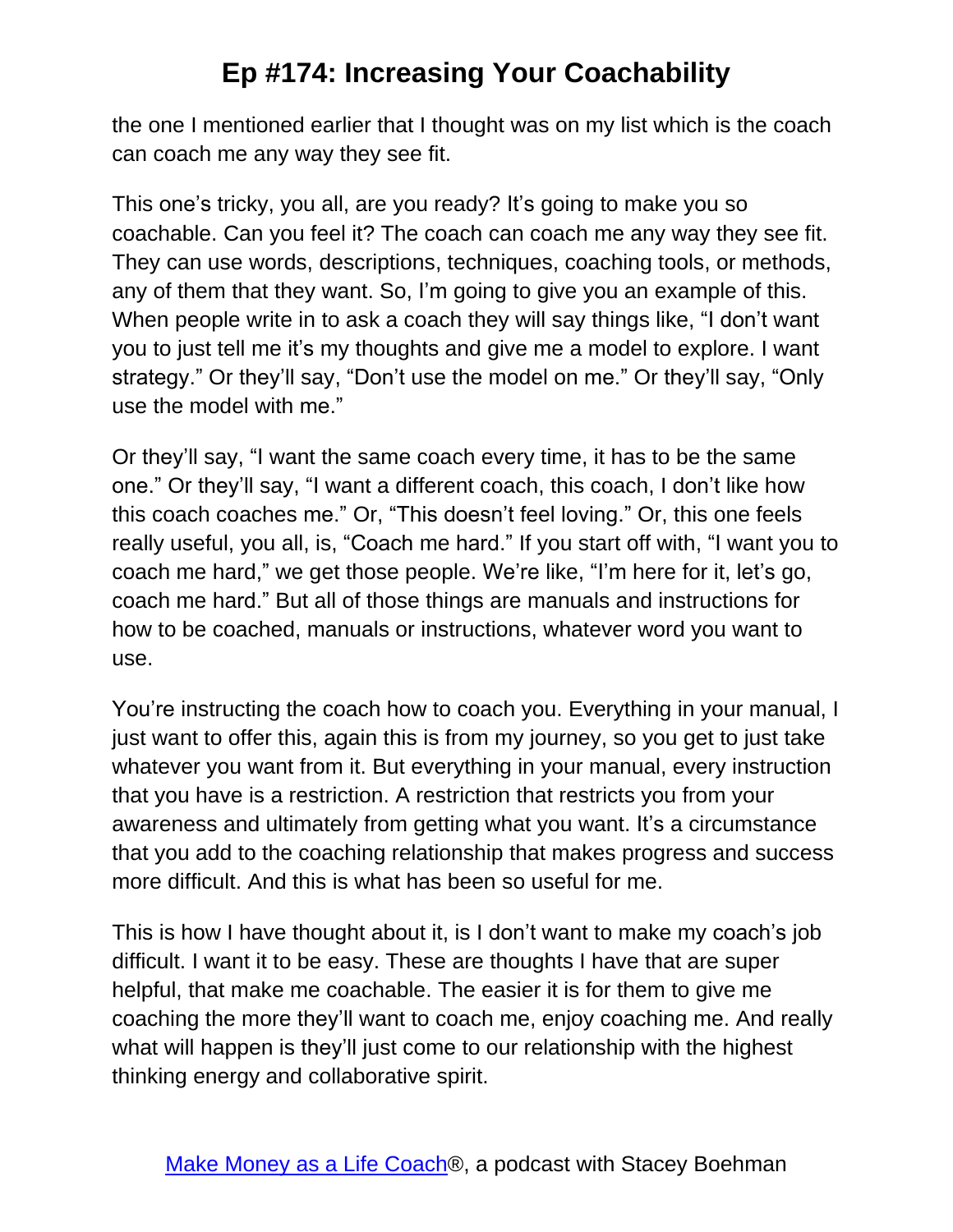I've become so coachable and so fun to coach that I genuinely, I've never asked them, but my thought is my coaches love to coach me because I'm such a fun, good student. And I make use of all of the gems that they offer so people love coaching me. So that's one.

Another one is, and this one's tricky, okay, again, this is increasing your coachability, so this is a little bit more advanced. And this one I feel might be the most advanced on my list is, I don't even need someone to be holding space for me. Meaning I don't need them to be unbiased, or clean in their mind, or like me. Now, listen, if you are a 2K student and we're talking about selling, I'm going to hold you to a high standard of holding the space for your client, being unbiased, and being clean in your selling but sometimes we're not. Shit happens. We're human.

And it doesn't have to keep you from making the sale and it doesn't have to keep you from getting the coaching. So, I don't need someone to hold the space for me. I don't need them to, to get what I came for or I don't need them to like me. What? So, they could be judging me, pushing their own ideas or agenda, they can have opinions about the coaching I need. And I will still walk away with what I need to move forward. I can look past that, find the value of what was said, leave their judgment or opinion aside.

Or I can even uses their judgment and opinion to solidify what I do believe which is still valuable for me. And I can also recognize that my opinion about how they're showing up to the coaching could be completely false no matter how much evidence I think I have in their actions. Because I can never know what they're actually thinking and how they're actually feeling. But even my own assumptions, let's just say they're true, I just agree they could be true, they don't have to take me out of getting what I came for and what I need.

Now, I will say it is absolutely stunning and beautiful when someone does hold space for you, and have no opinions, and judgments, and put their own beliefs on you. It's a beautiful thing. Not required to get what I came for. Approval not required either. So, you could not approve of me all day long, I'm still getting what I came for.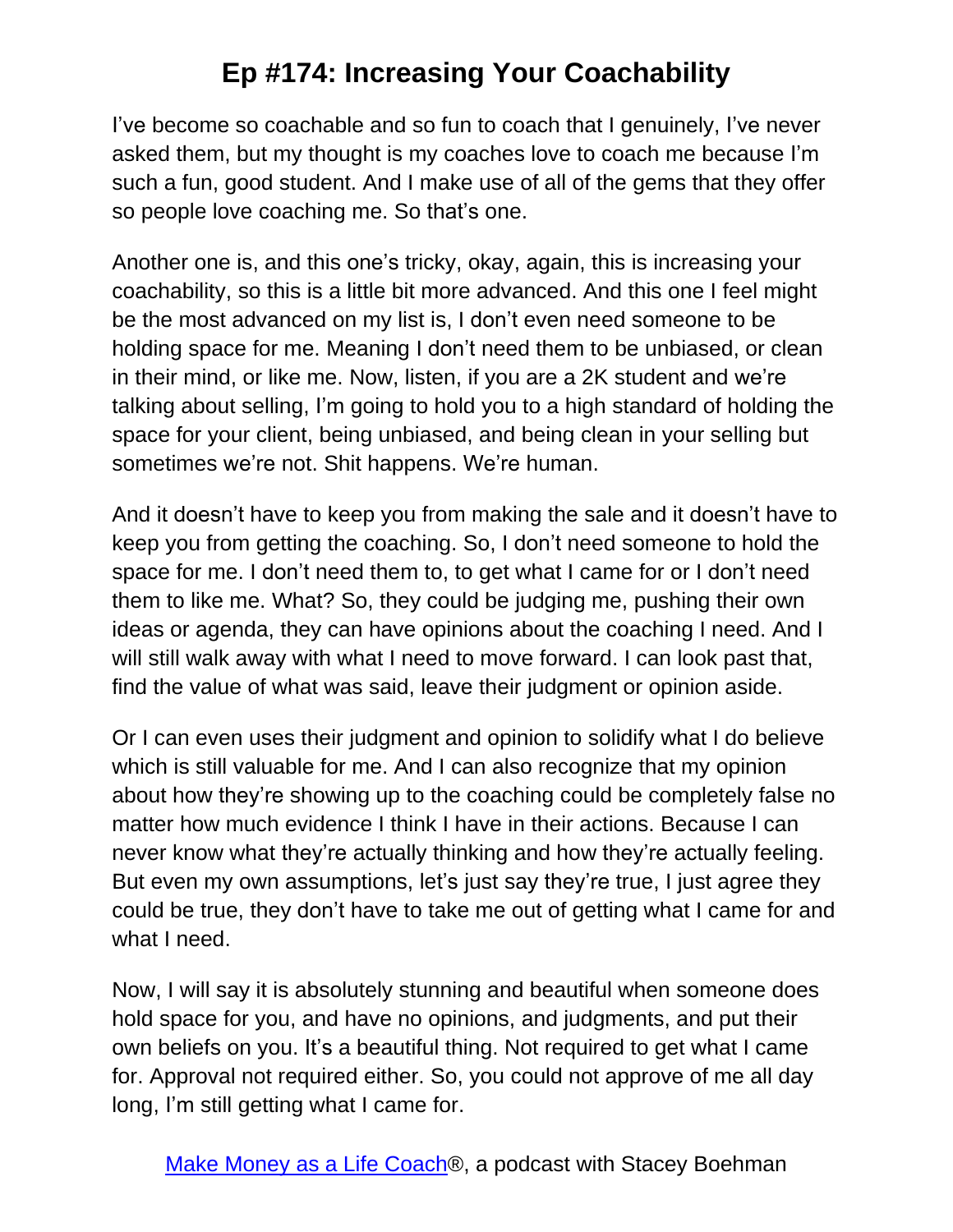This one I've learned and experienced for myself with my Ob office, with my pregnancy. I can totally see all their judgments. They've got coronavirus judgments about my travel. They've had judgments about my sex drive. They've had judgments about my nausea. I can notice them and let them go and still ask my question and get my prescription, or that doctor's note for jury duty. Regardless of your opinion this is what I need. And you all know how I feel about this.

We have talked about this on a previous episode, that it's not our coach's job to like us. It's their job to be a mirror to our mind and let us see what we can't see on our own. And I want to offer, I'm going to layer that with being teacher's pet is a distraction and can actually take you away from getting what you need. When what you want is to make 200K, but what you need is for the teacher or your peers to like and approve of you, you will have very different A-lines, action lines.

If you're looking at the model, you'll have a very different set of actions in your coaching sessions, they have very different outcomes. I have seen this play out with many, many clients who want me to like them, want everyone in the room to like them, and want, teacher's pet may not be the right description for it, so don't take offence to some of the words I use. I am using the words I use for myself.

But when you want to be liked by your peers or your coach versus the result you actually came for it can send you in different problem solving, different pathways in your mind and having you create different outcomes with your work with that coach.

Alright, so here's another one. The hard part of the coaching relationship is on me. What? It's up to me to figure out what the coaching means, to clarify in my brain, to sit with it, to ponder it, to explore it. And find what they are trying to show me and apply it. So, my first year in Million Dollar Mentoring, everything that my coach Brooke said felt like a foreign language to me. Or it seemed in my brain to lack necessary details and explanations, or further instructions. And so, what I would do is I would always try to ask for more and she would never give it to me. And it was the greatest gift ever.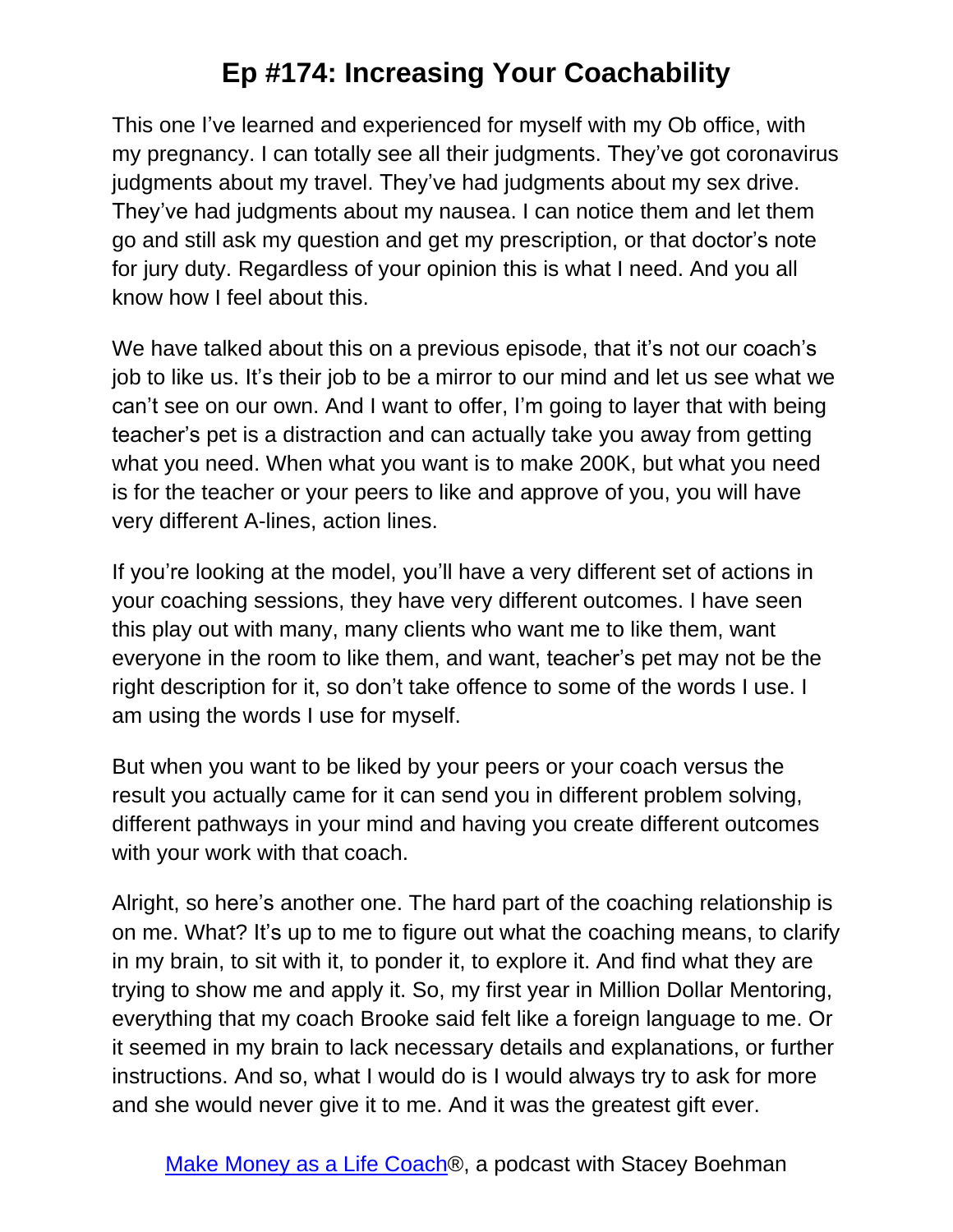I had to work hard to figure it out for myself. I had to use my brain. I just wanted to keep using hers. I wanted her to do all the work. I'm like, "Your brain is smarter than me, so you tell me, you clarify it. You explore it with me right here right now. You show me exactly what you mean. Give me step by step instructions. Give me a strategy. You help me apply it because your brain is smarter and better and so obviously it'll go faster if you do that."

That's what we think, if the coach helps me directly and walks me all the way through this it will go faster. And it will in the short term, it will go faster in the short term. But what it won't do is have you working so hard to figure it out for yourself that your brain becomes more valuable, that you actually get faster and faster at processing and making decisions for yourself. To where now I need very little direction. I'm incredibly resourceful. And I know the work so much deeper because I had to get there on my own without someone spoon feeding it to me.

And it made me trust myself and be willing to put the work in to figure it out and arrive at my own conclusions from what was given. And it's made me \$10 million. That's all I really need to say is now it's created in me a \$10 million brain. So yes, it will feel like it would just be so much faster, and it would be in the beginning. But in the long term it's going to actually slow you down.

So, the slower process for you of going through your own brain and putting the coaching relationship, and the results, and the coaching, and understanding the coaching, and clarifying the coaching, exploring it and step by step applying it. Putting that all on you will actually speed you up in the long run.

And this last one is from me and one of my best students, Maggie Reyes. This is from both of us. She doesn't know I'm doing this but it's from both of us because she said something out loud on a call that was exactly what I do. It's exactly how my brain works. And so, it's how her brain works. It's now my brain works. We're both amazing students. We both get a ton of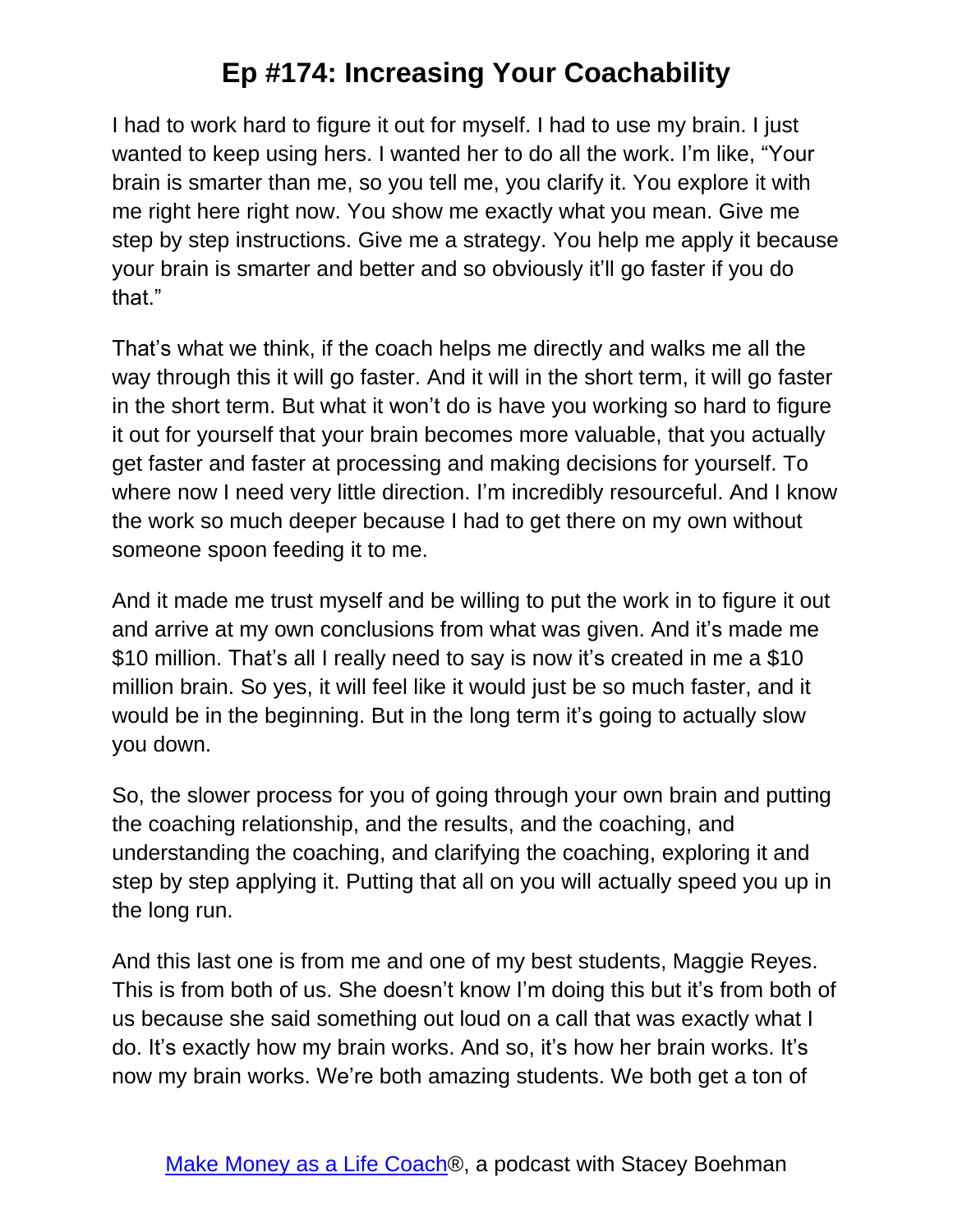value from all the coaching. We're sponges of value from anywhere and everywhere.

So, I want to end it with sharing you this one, which is everything said to someone else is always for me, directed at me, personal and live. Okay, so you've often heard me say things like, "Grant Cardone said to me." I say this a lot. My friends make fun of me for this, my coaches or my students will bring this up as well. I often say that, "Will Smith said to me. Grant Cardone said to me." But I didn't actually have a conversation with them. Have you ever had that experience?

Do you let yourself have that experience where you imagine an audible book or a book you're reading, is that person having a personal conversation with you? I want you to imagine the difference of reading a book or having a conversation, which affects you more deeply. We think the circumstance, the actual conversation and how it's presented is what dictates how we receive the information. This is why so many of you are so caught up on is it live, can I come live, what time are the calls? I have to be there live.

That's how I'll get the most transformation and it just seems prudent that I invest in a way that I can get the most transformation. But it's actually how we think about the information that determines how we are affected. So, my client, Maggie, said on, I think it was a 200K call. She said, "When I got married and went on my honeymoon, I was gone for six weeks and we had instructors that come in and coach regularly in the program anyways, they came in, in 200K and were instructing."

And she was in the middle of one of her early launches where that's happening every day, not just every week when we have a call, but every day. So, I'm on vacation, she's in a launch, and it wasn't going how she was expected. And so, what she did is she just turned replays on of all the mastermind calls. We have them in the member portal, every mastermind call we've ever done since the beginning is in the member portal.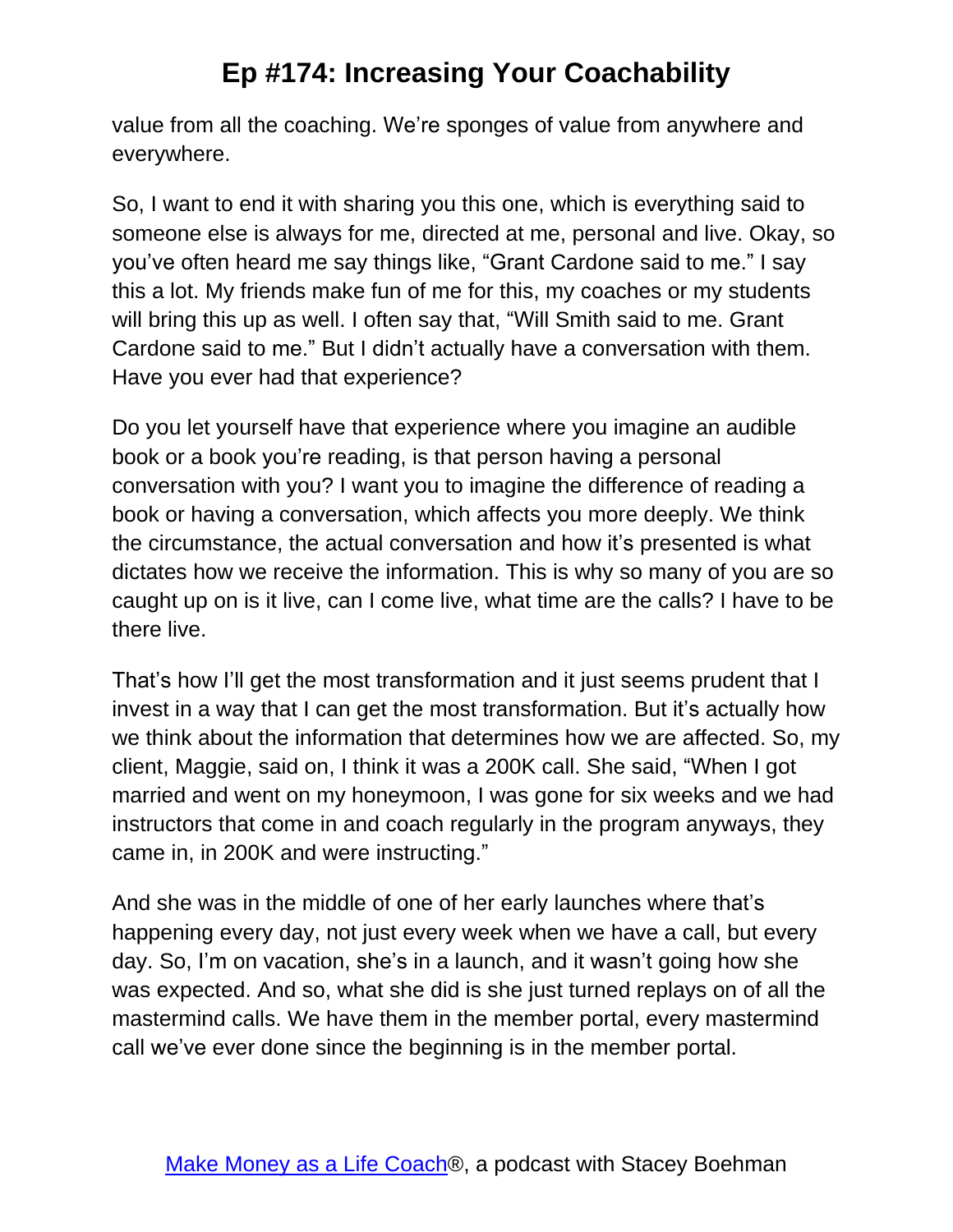And she turned on those replays of those mastermind calls and she said she approached them as if they were a private coaching call with me directly. As if they were live, not replays, as if I was coaching only her every single time. And all that I said was exactly what she needed to hear. That is high coachability, my friends. I do this too. It makes me a value receiving machine. I get my value and what I need anywhere and everywhere. I 100 x my investment always.

If I'm in a class I guarantee because of the philosophies I have shared with you on this episode, my return will be higher than anyone else's in the room with me. Even at church y'all, I'm not Catholic and my husband will be like, "You got all that from that sermon?" And I'm like, "Yes, I did. I didn't come here to just sit, kneel, sing, and leave. I came to take something for myself and integrate it into my mind, body, and spirit, Catholic or not." I am a value receiving machine.

Everything I've shared with you really is simple, but it is profound and will make you a value receiving machine. And you can just take one of them and work on it at a time, just one thing. Or you can take them all and be like, "I'm just going to notice all of these things when I'm being coached."

And here's what I want to end with. I just want to end this with acknowledging the current class of the 200K Mastermind, January 2022. You know who you are. The coachability in the room has been so high. The value everyone receiving has been so great. I know it's inevitably going to be our highest grossing class ever cumulatively, the combination of everyone's gross. On stage, we just did the live event. I'm recording this in early February. We just did the live event.

And on stage, students were sharing their ahas and so many of them were from conversations with their instructors, their breakout groups, their peers. There was a radiating vibe that you could tell they were getting value everywhere. Everywhere they turned, more conversations were happening. And those conversations were more valuable, just value, value, value. And we even started doing these weekly group focus times where every week a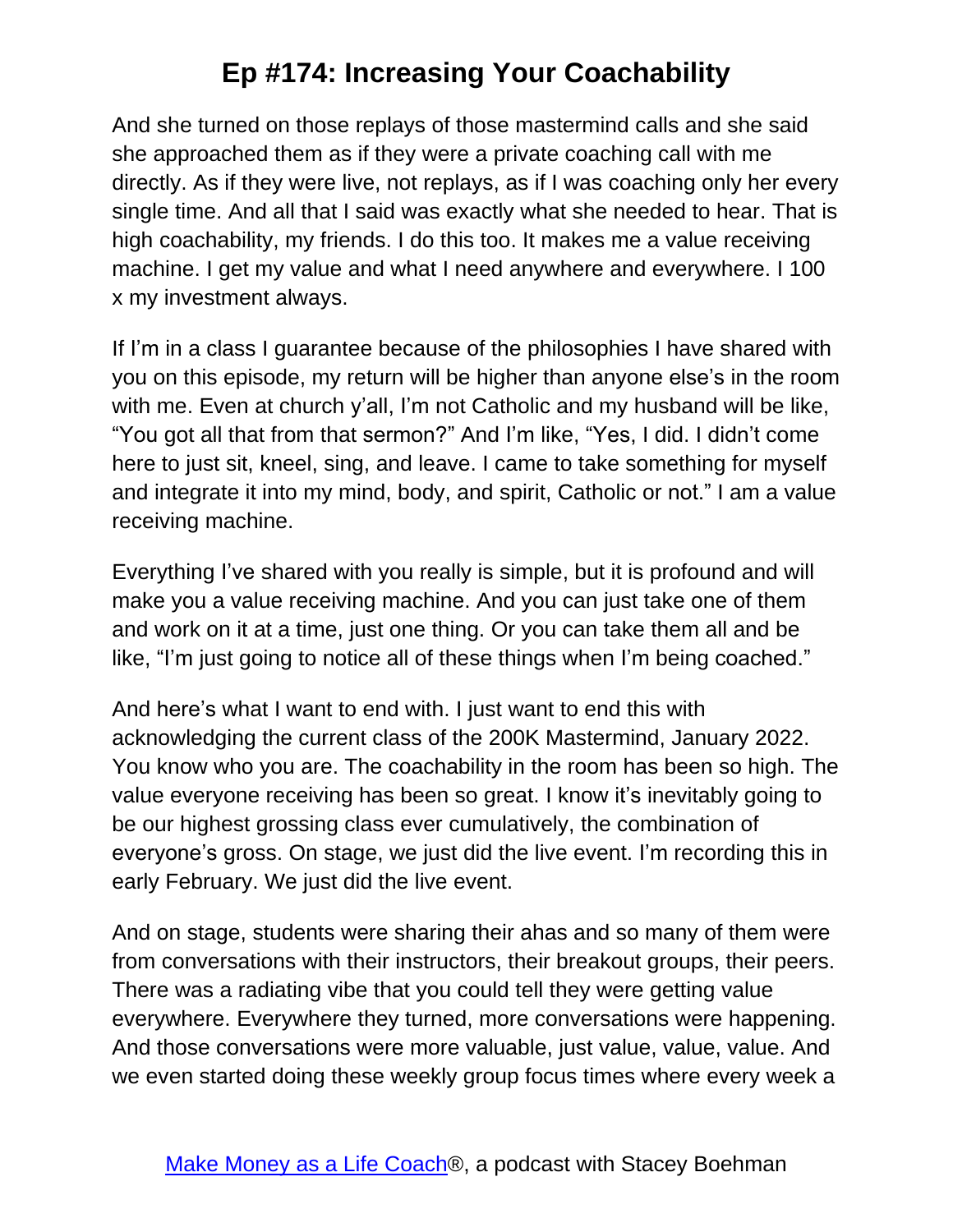student hosts a two hour block with a specific goal or concept that everyone comes to work on together.

So, the last one was intentional thought creation. So, what they had to do is they came together on the call, and they did intentional thought creation for a full hour on one thing. And then the second hour, they turned their screens on or whatever, they come together, and they discuss for another hour, for the second hour. And they can get feedback from each other. And the posts after that call in the Facebook group, I could tell how much everyone took from it.

And this actually will be the last thing I offer is taking from equals coachability, and that equals value, and that equals the fastest route to get where you want to go. The more you can take something from something the more coachability you have, more value, you will be able to turn, the more coachability you have the more value you will receive that you can then turn into value for yourself to get you on the fastest route to get where you want to go.

So, shout out to 200K, you all are leading the way with being coaches with high coachability. It's why the 200K room is such a valuable room to be a part of, 200K plug right there.

Okay, you all, actually, I think 200K, our next enrolment will be over I think by the time this launches. But get on that waitlist, we offer value there every week too. I literally, what I'm coaching my 200K students on, I write in an email. And I send it out every week on the 200K waitlist. So, get on that, we'll link it up in the show notes. And join in our next enrolment phase. We'd love to have you.

But either way, start working on increasing your coachability. This will be a skill that will make you so much money and create so much value for you, and really in every area of your life. Your physical health, your mental health, your financial health, your spiritual health, everywhere.